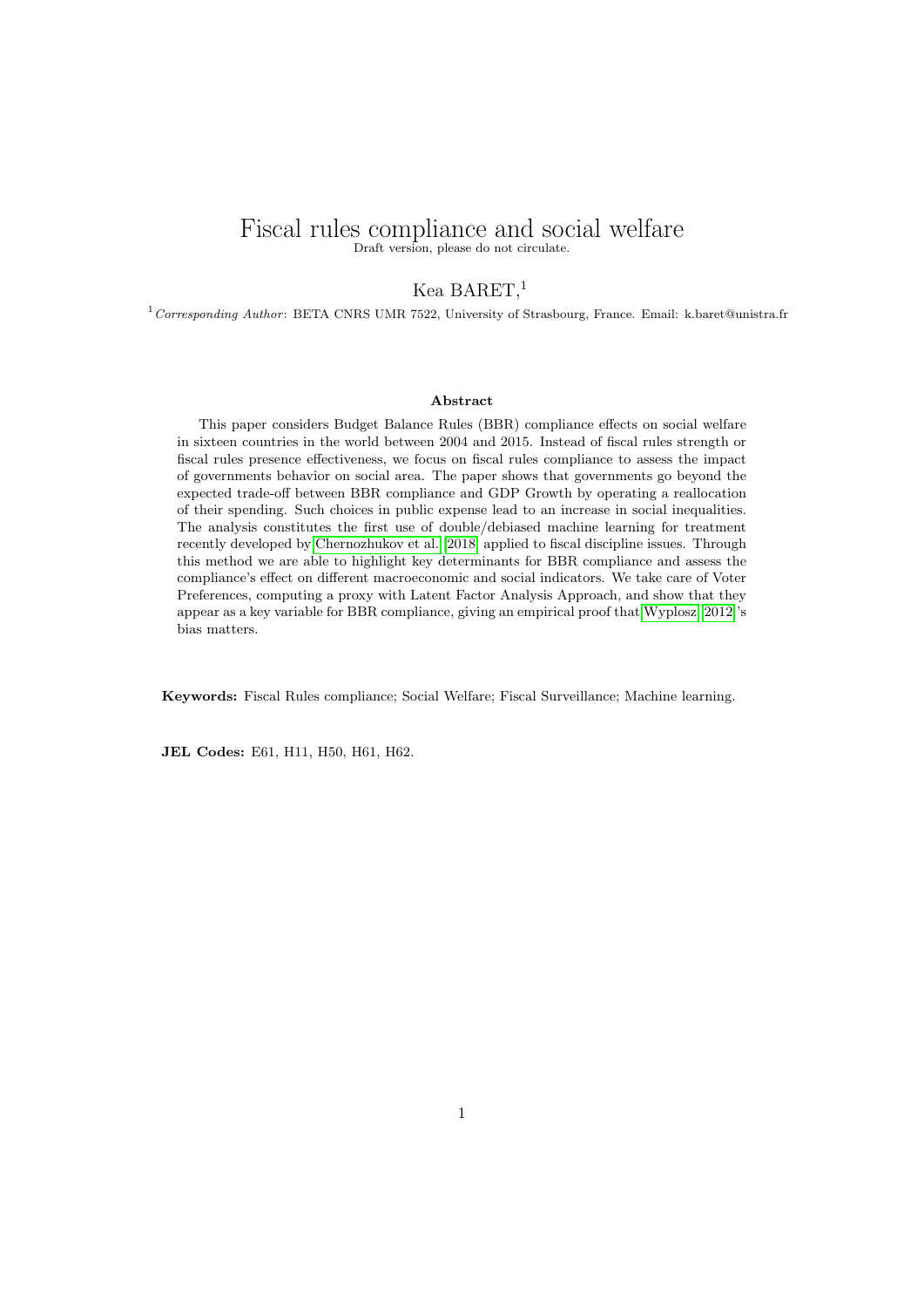## 1 Introduction

Attention paying to fiscal rules increased during the last two decades that expenrienced world shocks (2008-2009 and 2010-2013) due the financial crisis and recently the Covid-19 shock (2020). Fiscal rules were implemented to promote fiscal discipline since the common pool problem [\(Wyplosz](#page-19-0) [\[2012\]](#page-19-0) or governments temporal inconsistency [\(Kydland and Prescott](#page-18-0) [\[1977\]](#page-18-0) lead to important public discretionary behaviors<sup>[1](#page-1-0)</sup>. Nowadays, fiscal rules are under debate since many suffer from a lack of compliance leading economist as Blanchard and al (2020) to argue in favor of replacing them by Fiscal Standards. Nevertheless, fiscal rules aim to support fiscal sustainability which is really stressed since de Sovereign debt crisis and the situation worsened with the Covid-19 health crisis. We are thus interested in economic counterpart of fiscal rules' compliance in order to bring light on the debate with empirical evidence.

We are in a several steps approach and the fiscal rules' compliance determinants identification constitute the first step. Determinants of fiscal rules were already studied in the literature (see [Reuter](#page-18-1) [\[2019\]](#page-18-1), Delgado-Téllez et al. [\[2017\]](#page-17-1), [Barbier-Gauchard et al.](#page-16-0) [\[2021\]](#page-16-0)). In our analysis we focus on national fiscal rules and especially on Budget Balance Rules (BBR). We follow [Barbier-](#page-16-0)[Gauchard et al.](#page-16-0) [\[2021\]](#page-16-0) approach by identifying the key determinants in fiscal rules compliance classification problem which is quite different from [Reuter](#page-18-1) [\[2019\]](#page-18-1) that used a logistic function reflecting a causal issue. The second step constitutes the Treatment Effect measurement. We expect that complied fiscal rules may have effects that non-complied fiscal rules couldn't have. We thus assess the influence of BBR compliance on economic environnement and social welfare indicators. This work is based on several simple hypotheses:

(1) to agree with evidence from the literature, we must verify that the complied BBR further reduce public deficits;

(2) The compliance effect is ambiguous. It could lead to an increase in government effectiveness as sugested by [Larch and Santacroce](#page-18-2) [\[2020\]](#page-18-2) but may also imply a trade-off beteween fiscal rules compliance and GDP growth objectives [\(Bohn and Inman](#page-16-1) [\[1996\]](#page-16-1));

(3) Regarding Musgravian functions [2](#page-1-1) , governments should promote allocation of public goods through public investments. We thus pay attention to fiscal rules compliance effect on government expenditure composition.

(4) Finally, since the government redistribution function is related to inequalities, we will assess fiscal rules compliance effect on inequalities measured by inequalities indicators including the well-known Gini Index.

The above hypotheses started from the mostly accepted until which ones are debated. Indeed, the link some studies found that fiscal rules are able to reduce inequalities in developing countries [\(Combes et al.](#page-17-2) [\[2019\]](#page-17-2), others found that fiscal rules increase inequality based on disposable income measures in the European Union [\(Hartwig and Strum](#page-18-3) [\[2019\]](#page-18-3)).

Social welfare is related to several key points of our analysis: (i) social welfare is related to the level of debt (Flodén  $[2001]$ )<sup>[3](#page-1-2)</sup>. The level of debt is linked to the redistributive government

<span id="page-1-0"></span><sup>1</sup>Such considerations are even more important in monetary union as European Monetary Union where externalities are really important (Dabrowski, 2015). Fiscal rules set the question of political constrain in monetary union [\(Grauwe](#page-17-4) [\[1975\]](#page-17-4)[,Grauwe](#page-17-5) [\[2000\]](#page-17-5)) and compliance is thus important to raise fiscal rules' credibility.

<span id="page-1-1"></span><sup>2</sup>Allocation ; Stabilization (Stabilization power of fiscal rules was already studied by [Sacchi and Salotti](#page-18-4) [\[2015\]](#page-18-4) or [Guerguil et al.](#page-18-5) [\[2017\]](#page-18-5) who highlight respectively that fiscal rules are able to stabilize GDP variations and public expenditures); Redistribution

<span id="page-1-2"></span><sup>3</sup>[Aiyagari and McGrattan \[1998\]](#page-16-2) launches the debate by studying the question of the optimal amount of debt for social welfare in the US context.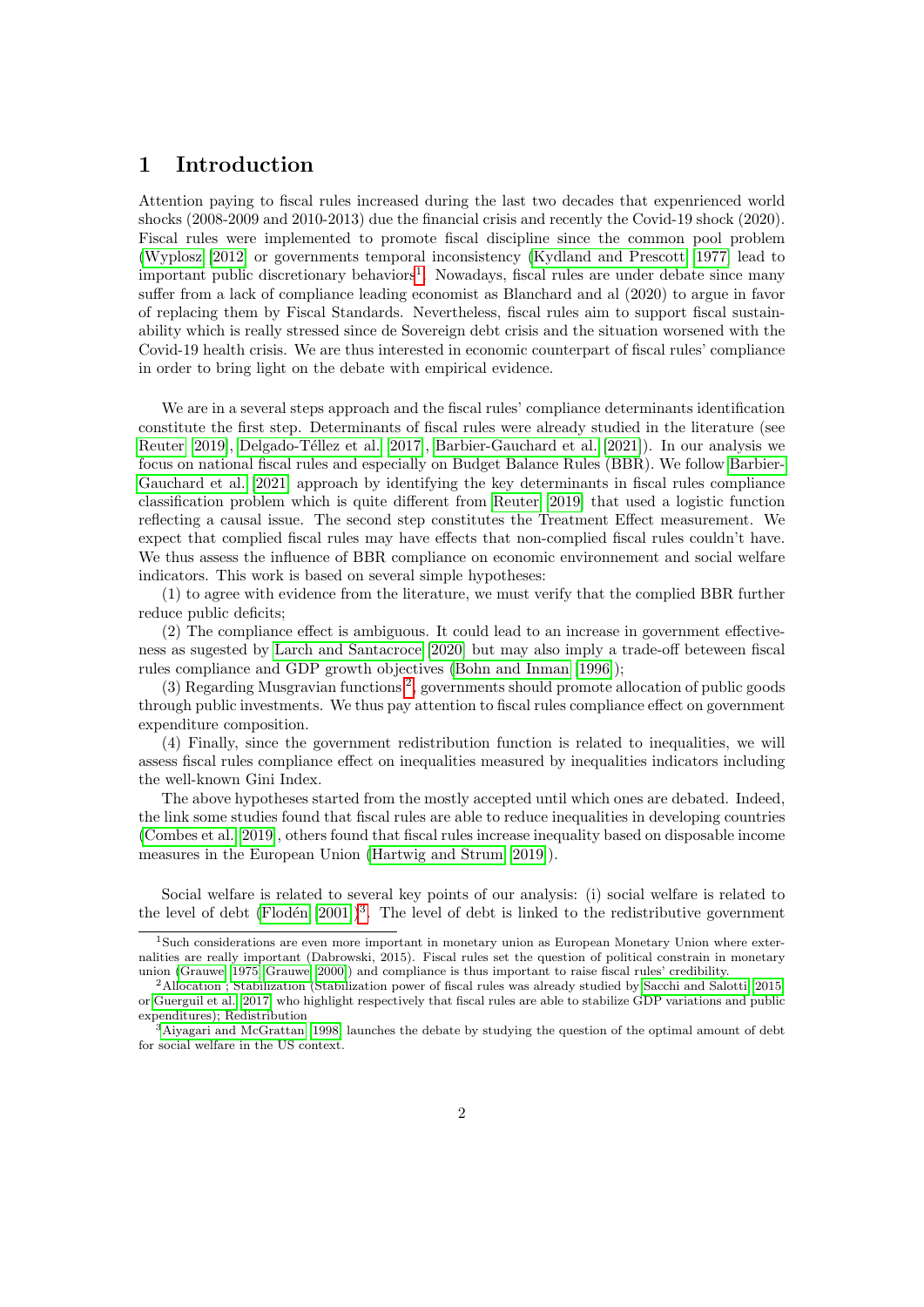function et could help people in smoothing their consumption. But it also lead to the common pool problem [\(Wyplosz](#page-19-0)  $[2012]$ ) that is negative for future generations<sup>[4](#page-2-0)</sup>.

(ii) Social welfare is linked with gdp growth [\(Midgley](#page-18-6) [\[1999\]](#page-18-6)). Improvements in GDP growth rate means that the country is in good health and governments effectiveness may increase. If BBR compliance have an impact on GDP growth and government effectiveness they finally could twice impact social welfare.

(iii), increasing (decreasing) public investments (inequalities) could increase social benefits and thus social welfare. Since studies on fiscal rules effect on inequalities don't find aligned results, we want to verify whether a social cost for compliance exists.

If we can interpret such a difference in the results by the disparity of the contexts studied, a major source comes from the method employed. Indeed methods to assess the effects of the rules are numerous including Instrumental Variable (IV) method, system-Generalized Method (sys-GMM) of Moments or propensity-score Matching. However [Heinemann et al.](#page-18-7) [\[2018\]](#page-18-7), pointed out that the majority of studies assessing the impact fiscal rules on fiscal discipline is highly biased because endogeneity is not controlled enough. IV and sys-GMM performance highly depends on instruments choice and quality<sup>[5](#page-2-1)</sup> and propensity-scores is related to random assignment (conditional independence assumption must hold [\(Rosenbaum and Rubin](#page-18-8) [\[1983\]](#page-18-8)). Even if several robustness checks are always implemented, there is no certainty that these studies can control for omission bias and in particular the importance of Voter Preferences discussed by [Wyplosz](#page-19-0) [\[2012\]](#page-19-0).

Our approach first extends traditional assessment of fiscal rules effectiveness to fiscal rules compliance performance. Second, we are able to measure the effectiveness of fiscal rules with regards to the ultimate objective set out in the rules. Our study excludes problems due to approaches using composite indices which are time invariant  $<sup>6</sup>$  $<sup>6</sup>$  $<sup>6</sup>$ . Nevertheless, variables related to</sup> composite indices as the strength of fiscal rule, are included in the present approach by testing if their are key predictors for compliance in our first step of the methodology. Third, our use of Double/debiased machine learning treatment [\(Chernozhukov et al.](#page-16-3) [\[2017\]](#page-16-3), [Chernozhukov et al.](#page-17-0) [\[2018\]](#page-17-0)) for fiscal discipline assessment is unprecedent and excludes biases discussed previously. The algorithm based on Norman Orthogonality proposes strong asymptotic properties, providing a really powerfull estimator for causal inference and reduce the potential omission bias since we are able to test a hudge number of predictors. Fourth, we include a proxy measure for Voter Preferences to increase the robustness of our analysis.

## 2 Literature review in a nutchell

The number of national fiscal rules increased in OECD countries since 1990s but the biggest world shocks (2008-2009 and 2010-2013) and yhr Covid-19 crisis (2020) made fiscal rules impossible to comply. Such experiences highlighted the fiscal rules design trilemma [Debrun et al.](#page-17-6) [\[2019\]](#page-17-6) explaining that it is impossible for a rules to be enforceable, simple and flexible at the same time. Nevertheless all these crises highly increased debt unsustainability risk, leading to new reflections on fiscal rules. A large part of the literature has already proven that national fiscal rules can support the sustainability of public finances by strengthening fiscal discipline. Indeed,

<span id="page-2-0"></span><sup>4</sup> In this line, [Evers](#page-17-7) [\[2012\]](#page-17-7) proposed simple rules for federal fiscal transfers that assure stability against shock but also automatical redistribution among member states of a monetary union. Such approach pays attention to social welfare.

<span id="page-2-1"></span><sup>5</sup> see [Fajeau \[2021\]](#page-17-8) for discussion on instruments use in GMM models for economics studies and [Belloni et al.](#page-16-4) [\[2018\]](#page-16-4) for a debiased GMM estimator that uses Machine Learning tools.

<span id="page-2-2"></span><sup>6</sup>This implies that they do not consider the current numerical target and do not take into account for macroeconomic country situation.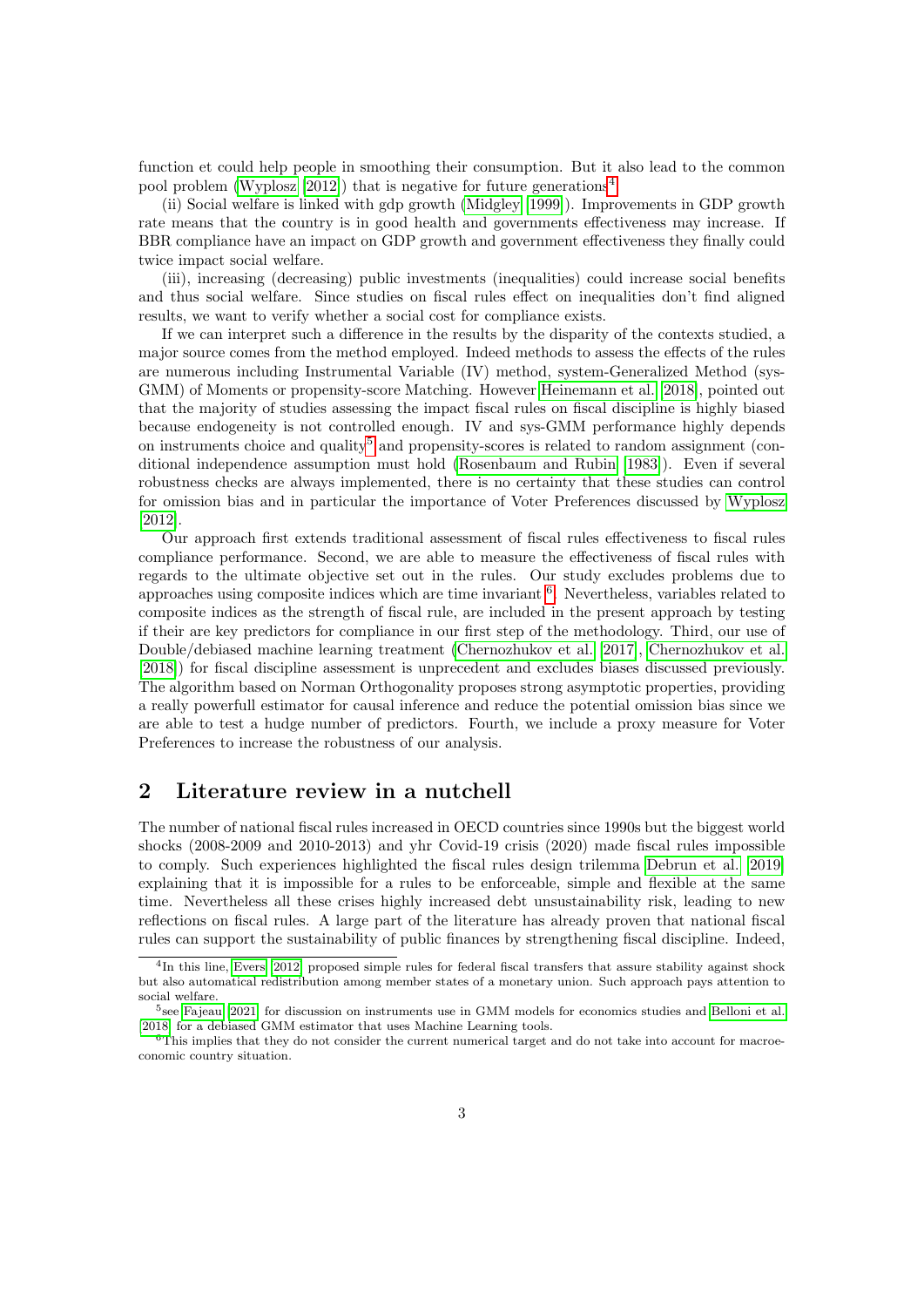[Debrun et al.](#page-17-9) [\[2008\]](#page-17-9), [Marneffe et al.](#page-18-9) [\[2010\]](#page-18-9), [Bergman et al.](#page-16-5) [\[2016\]](#page-16-5) or [Barbier-Gauchard et al.](#page-16-0) [\[2021\]](#page-16-0) pointed out that fiscal rules have positive effect on fiscal discipline in EU contrries. Similar results were found by [Tapsoba](#page-19-1) [\[2012\]](#page-19-1) for developing countries or [Combes et al.](#page-17-10) [\[2018\]](#page-17-10) mixing countries.

However, all this work doesn't pay attention to fiscal rules compliance whereas it could impact fiscal rules effect in particular by introducing a trade-off between fiscal rules compliance and governements growth and/or social objectives. The seminal definiton of an Ideal fiscal rules proposed [Kopits and Symansky](#page-18-10) [\[1998\]](#page-18-10) introduced the concept of enforceability<sup>[7](#page-3-0)</sup>. To make fiscal rules binding, sanctions can accompany the rules, as is the case in the  $SGP<sup>8</sup>$  $SGP<sup>8</sup>$  $SGP<sup>8</sup>$  and independant fiscal councils are in charge of monitoring<sup>[9](#page-3-2)</sup>. Fiscal rules compliance is thus a major topics and the Literature mostly focused on fiscal rules compliance determinants. Delgado-Téllez et al. [\[2017\]](#page-17-1) used a First Difference General Method of Moments to identify fiscal rules non-compliance determinants in Spain's regions taking into account that bailing out could be due to voluntary government behaviors (political motives as elections for example - see also [L.Schuknecht](#page-18-11) [\[2004\]](#page-18-11) for such consideration in EU context -) or unvoluntary government behaviors (cyclical events as economic shocks for example). [Reuter](#page-18-1) [\[2019\]](#page-18-1) used a logit model in a causal approach to identify the determinants of fiscal rules in European Union members between 1995 and 2015. In Reuter (2019) results we can find that the more strenght is the fiscal rule the more it is complied. Such rules could be too strict and thus not flexible (as expected by [Kopits and Symansky](#page-18-10) [\[1998\]](#page-18-10) definition) inducing social costs. A logit model is also used in [Nandelenga and Ellyne](#page-18-12) [\[2020\]](#page-18-12) that extend the study of fiscal rules' compliance in the conext of 20 sub-Saharian countries between 1997 and 2016.

In an other contribution, [Reuter](#page-18-13) [\[2015\]](#page-18-13) studied the dynamic of compliance showing that even if fiscal rules aren't comply, government implement efforts to move close to the limit. This work was extended to emerging and developping countries; including both national and supranational rules in [Caselli et al.](#page-16-6) [\[2018\]](#page-16-6). [10](#page-3-3). Such studies point out the benchmark status that the fiscal rules seem to have.

[Council](#page-17-11) [\[2013\]](#page-17-11) gives attention to their budget balance rule compliance. They use a different approach by providing projection on the General Government Deficit, Primary Deicit and Structural Deficit to study the future fiscal rules compliance  $^{11}$  $^{11}$  $^{11}$ . [Baret et al.](#page-16-7) [\[2021\]](#page-16-7)  $^{12}$  $^{12}$  $^{12}$  highlighted the determinants that most accuratly forecast the SGP budget balance rule (the well-known 3% of public deficit) compliance. This last point sets a major difference from analyzes previously mentionned that studied the determinants of fical rules' compliance. Indeed, it is not a question of knowing which are all the elements that could influence fiscal rules' compliance but which weighs most strongly in the event of non-compliance. This suggests that some variables are more important than others in such assessment and the influence of a poorly correlated variable would not be enough to lead to a systematic rule violation. In our approach we are interested

<span id="page-3-0"></span><sup>7</sup>As defined by [Kopits and Symansky](#page-18-10) [\[1998\]](#page-18-10), the Ideal fiscal rule should be simple regarding the target, clear, enforceable, consistent in the time, accompagnied by an adequate fiscal framework

<span id="page-3-1"></span><sup>&</sup>lt;sup>8</sup>The beginnings of European fiscal rules enforceability come from the Maastricht Treaty (1992) with the excessive deficit procedure. The supranational rule in the EMU has been formalized in the GSP. Indeed, in the event of a recession of at least 2% of GDP, the European Commission then considers the economy in an exceptional situation, lifting the obligations to comply fiscal rules included in SGP.

<span id="page-3-2"></span><sup>9</sup> see [Beetsma et al. \[2018\]](#page-16-8) for an assessment of fiscal councils effect on governments commitment

<span id="page-3-3"></span><sup>10</sup>This latest result is similar the the magnet-effect described by [Eyraud et al.](#page-17-12) [\[2018\]](#page-17-12).

<span id="page-3-5"></span><span id="page-3-4"></span> $11$ <sup>they</sup> thus do not try to propose a measure of compliance and study its determinants

<sup>12</sup>Focusing on supranational fiscal rules, Baret and Papadimitriou (2020) analysed Stability and Growth Pact (SGP) compliance. Their results are twofold: i) they first highlight they key determinants in the issue of SGP compliance forecasting, ii) they propose a Support Vector Machine model as forecasting tool for SGP compliance with an accuracy between 90.4% and 98.1%.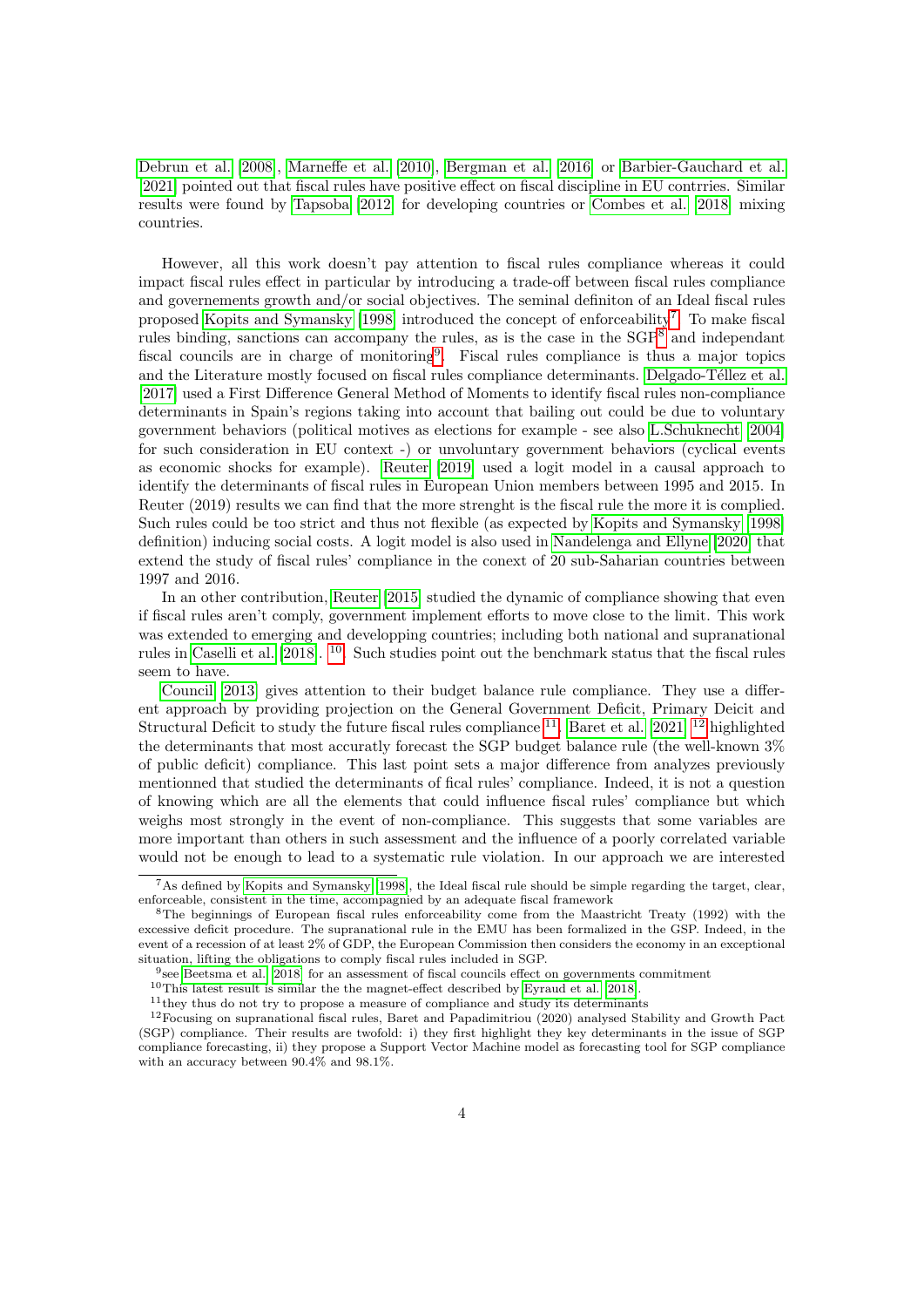<span id="page-4-6"></span>in national budget rules' compliance and we also identify the most important variables for our study<sup>[13](#page-4-0)</sup>. Nevertheless, our study is a causal approach and not forecasting model as in [Baret et al.](#page-16-7) [\[2021\]](#page-16-7), we will therefore identify the most important variables among present and past values<sup>[14](#page-4-1)</sup>.

# 3 Data and Stylized facts

#### 3.1 Data

#### <span id="page-4-5"></span>3.1.1 Fiscal Rules and Compliance

All Budget Balance Rules and their target definitions come from IMF Database [\(Schaechter et al.](#page-18-14) [\[2016\]](#page-18-14)) and targeted values sources are developped in details in [Appendix 1.](#page-20-0) But, despite this data availability, our dataset identification is driven by several constrains:

First, fiscal rules are defined as a numerical constrain set on public finance indicators (leading to budget balance rules (BBR), expenditure rules (ER), debt rules (DR) and revenue rules(RR)). Different type of rules imply different effects<sup>[15](#page-4-2)</sup>. On that sense we have to study the compliance by type of rule. The selected rules must be comparable to obtain a reasonnable average effect and have thus to hold over the same period. We found countries who had a budget balance rules over the same period but wee were not able to identify enough countries which would have applied the same rule over such a period for the other types of rules. The study finally focuses on [16](#page-4-3) countries<sup>16</sup> which had a BBR between 2004 and 2015.

Second, we had to precisely define each BBR including the possible presence of exclusion clauses. Because we adopt a simple definition of compliance - i.e. a country complied with (resp. did not comply with) the BBR if it presents an indicator above or equel to (resp. below) the target -, we must take into account the presence of escape clauses that allow countries to meet the limit if the economic situation is "exceptional"<sup>[17](#page-4-4)</sup>. The presence of escape clauses can disrupt the distribution of compliance as they are a part of the fiscal rules' design. The escape clauses also set a hudge debate on the compliance definition that we try to consider by testing the influence of such escape clauses on our treatment effect.

Third, some countries of our dataset need a special attention. (1) United Kingdom abandonned its golden rule in 2009 due to the Global Financial Crisis that led to an excessive deficit making impossible complying the Budget Balance Rule. They just reintroduced a budget balance rules in 2010. On that sense we could consider that United Kingdom voluntarily didn't comply the golden rule in 2009. In 2010, United kingdom adopted a multi-annual budget balance rule by targeting a balanced structural budget at the end of 5 years (2014). This new BBR is interpretated as an annual change targeted variables [\(Caselli et al.](#page-16-6) [\[2018\]](#page-16-6), [Reuter](#page-18-1) [\[2019\]](#page-18-1)). We implement estimates based on these assumptions and then remove these years-corresponding-observations from our sample to verify that our interpretations do not lead to differences in the results. (2) Hungary had two fiscal rules between 2009 and 2011. Only the BBR that concerned General government is considered since all other countries are treated with only one BBR. Also, Hungary

<span id="page-4-0"></span><sup>13</sup>Such a condition is necessary in order to offer efficient machine learning estimators

<span id="page-4-1"></span><sup>14</sup>While in forecasting approaches only lagged variables could be used (see [Baret et al.](#page-16-7) [\[2021\]](#page-16-7))

<span id="page-4-3"></span><span id="page-4-2"></span><sup>15</sup>See for heterogeneities of fiscal rules effect [Debrun et al.](#page-17-9) [\[2008\]](#page-17-9) or [Baret et al.](#page-16-7) [\[2021\]](#page-16-7))

<sup>&</sup>lt;sup>16</sup>Chile, Costa Rica, Denmark, Estonia, Finland, Germany, Hungary, Indonesia, Japan, Malaysia, New Zealand, Peru, Spain, Sweden, Switherland, United Kingdom. Israel is discarded due to the annual change in the targeted value of BBR.

<span id="page-4-4"></span><sup>&</sup>lt;sup>17</sup>For example, the European Commission defines exceptionnal circunstances in the SGP escape clauses as a recession of 2% of GDP.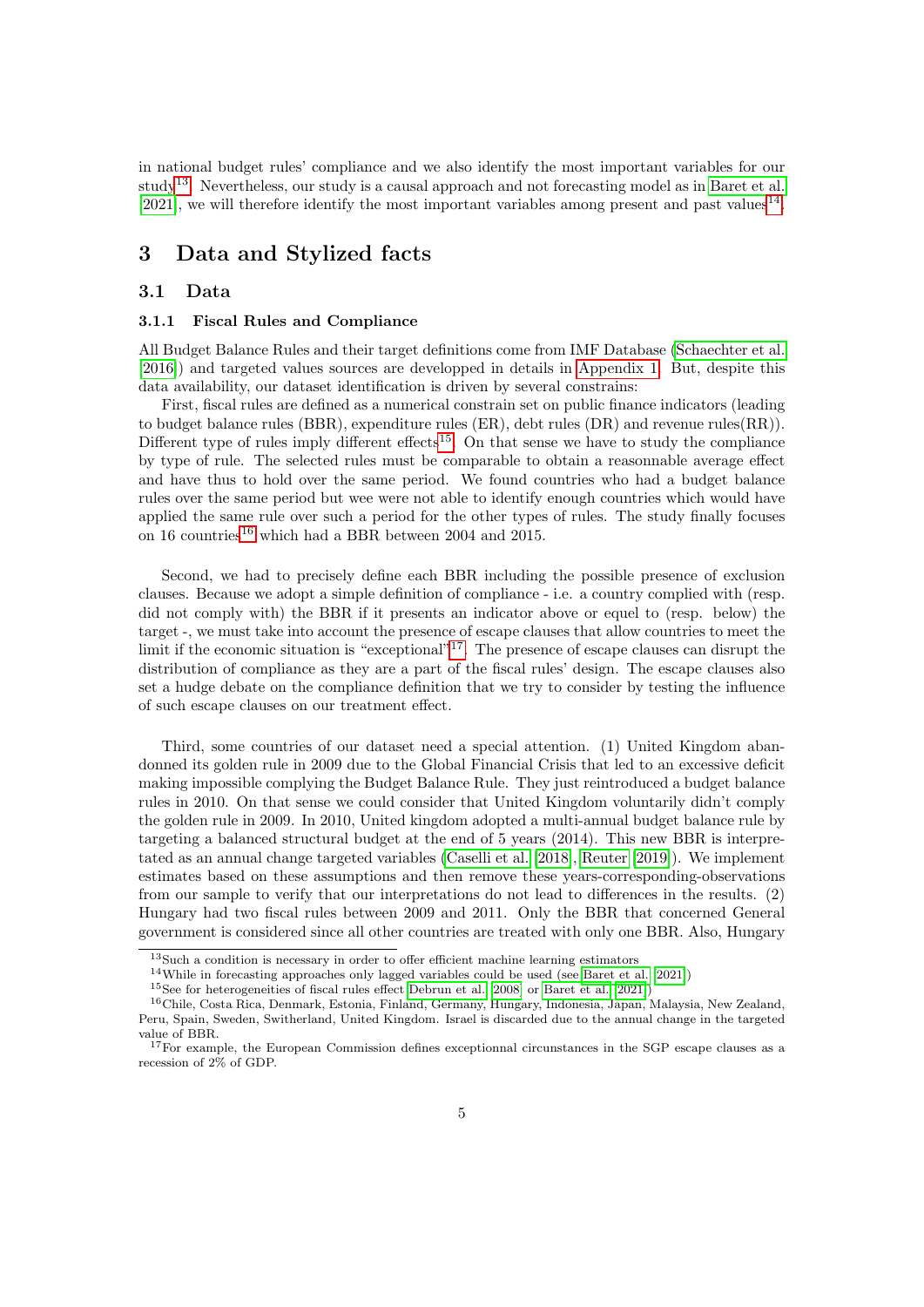had no longer fiscal rules after 2011 in the IMF Database [\(Schaechter et al.](#page-18-14) [\[2016\]](#page-18-14)). But Fiscal Compact (also known as The Treaty on Stability, Coordination and Governance (TSCG)) was transposed in their national law, on that sense we could consider that Structural deficit above 0.5% (because debt is higher that 60% as describes in TSCG). We also present results removing these observations based on our hypothesis, for the same reasons as above. (3) In [Caselli et al.](#page-16-6) [\[2018\]](#page-16-6) , [Reuter](#page-18-1) [\[2019\]](#page-18-1) Japan Golden rules isn't considered after 1993 since waiver looks as request. Since IMF Database includes it and Japan Government seems to still hold it, we follow IMF Databse and include it.

[Appendix 2](#page-21-0) summaries all BBR we retained and provided defintion details.

<span id="page-5-0"></span>[Figure 1](#page-5-0) shows a high heterogeneity in government behavior regarding BBR compliance. Since some countries as Estonia, Indonesia or Malaysia take care of the rule compliance, other as Japan or Hungary highlight a poor compliance. These countries are historically, socialy and structurally different. On that sense, we expect that such differences between these countries will help in the identification of the budget rules compliance key determinants.



Figure 1: Average Budget Balance Rules (BBR) compliance between 2004 and 2015 Note: "0" means BBR non-compliance and "1" means BBR compliance.

In [Figure 2,](#page-6-0) Government Effectiveness looks higher in countries that complied with their BBR, whereas the Gini index seems to be lower for BBR-compliers. Indeed the median of Government Effectiveness index was higher for complier countries than the median of non-compliers. During the GLobal Finacial Crisis (2007-2009) the differences were reduced but re-increased after 2009. During this period escape clauses were applied and/or compliance was really poor and countries didn't adopt really bevior regarding BBR compliance. On the contrary, the differences in Gini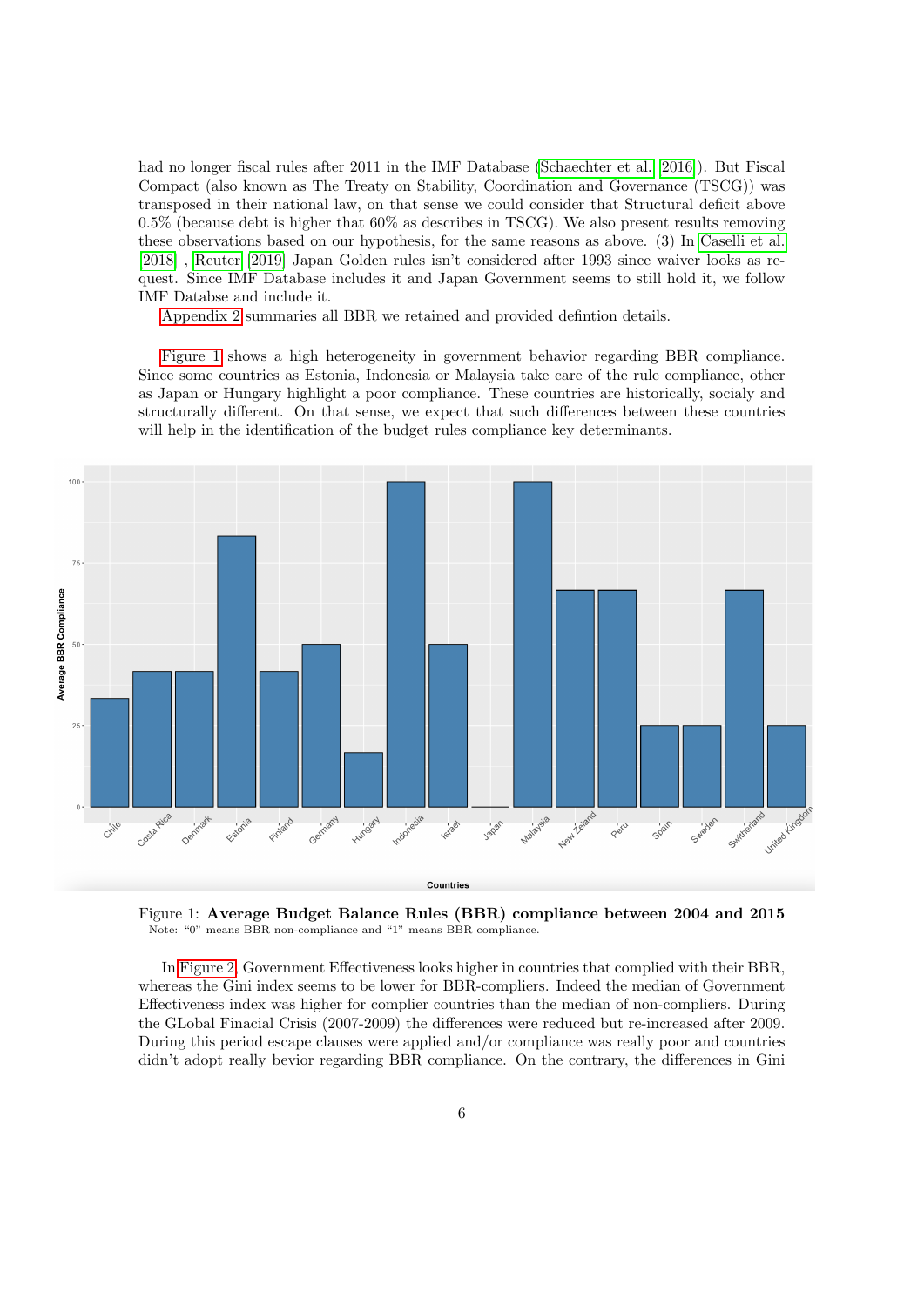

<span id="page-6-0"></span>Index highly increased since the Global Financial Crisis, suggesting that the social costs for compliance increased after 2008.

Figure 2: Social Related Indicators and Budget Balance Rules Compliance Note: "0" means BBR non-compliance and "1" means BBR compliance.

#### 3.1.2 The potential determinants

We expect that, in line with many results produced by studies looking at the determinants of compliance<sup>[18](#page-6-1)</sup>, compliance will be affected by many macroeconomic environment but also political variables (as the presence of election) or variables relative to the strenght of fiscal rules. However, we are interested in those which are recurrent from one country to another and which contain the most useful information for predicting compliance with the rules. The exhaustive list of potential predictors that are tested in our approach ais summary in [table 1.](#page-8-0) We used well-known macroeconomic variables and inequalities indicators. Nevertheless, as [Debrun and Kumar](#page-17-13) [\[2007\]](#page-17-13), [Wyplosz](#page-19-0) [\[2012\]](#page-19-0) suggested that fiscal rules effect could suffer from reverse causality bias that is also support by recent findings in [Heinemann et al.](#page-18-7) [\[2018\]](#page-18-7). Such bias still hold when assessing fiscal rules compliance effect. If compliance could imply differences in macro variables, these latters could also influence the government in their commitment (degraded public finances can strengthen the governments' willingness to comply fiscal rules in order to restore sound public finances). We will thus be really carefull in the used of lagged macro variables in the tested dataset for potential predictors. To increase the dataset we produce new measures. We provide

<span id="page-6-1"></span> $18$ [Reuter](#page-18-1) [\[2019\]](#page-18-1), Delgado-Téllez et al. [\[2017\]](#page-17-1), [Larch and Santacroce](#page-18-2) [\[2020\]](#page-18-2) for example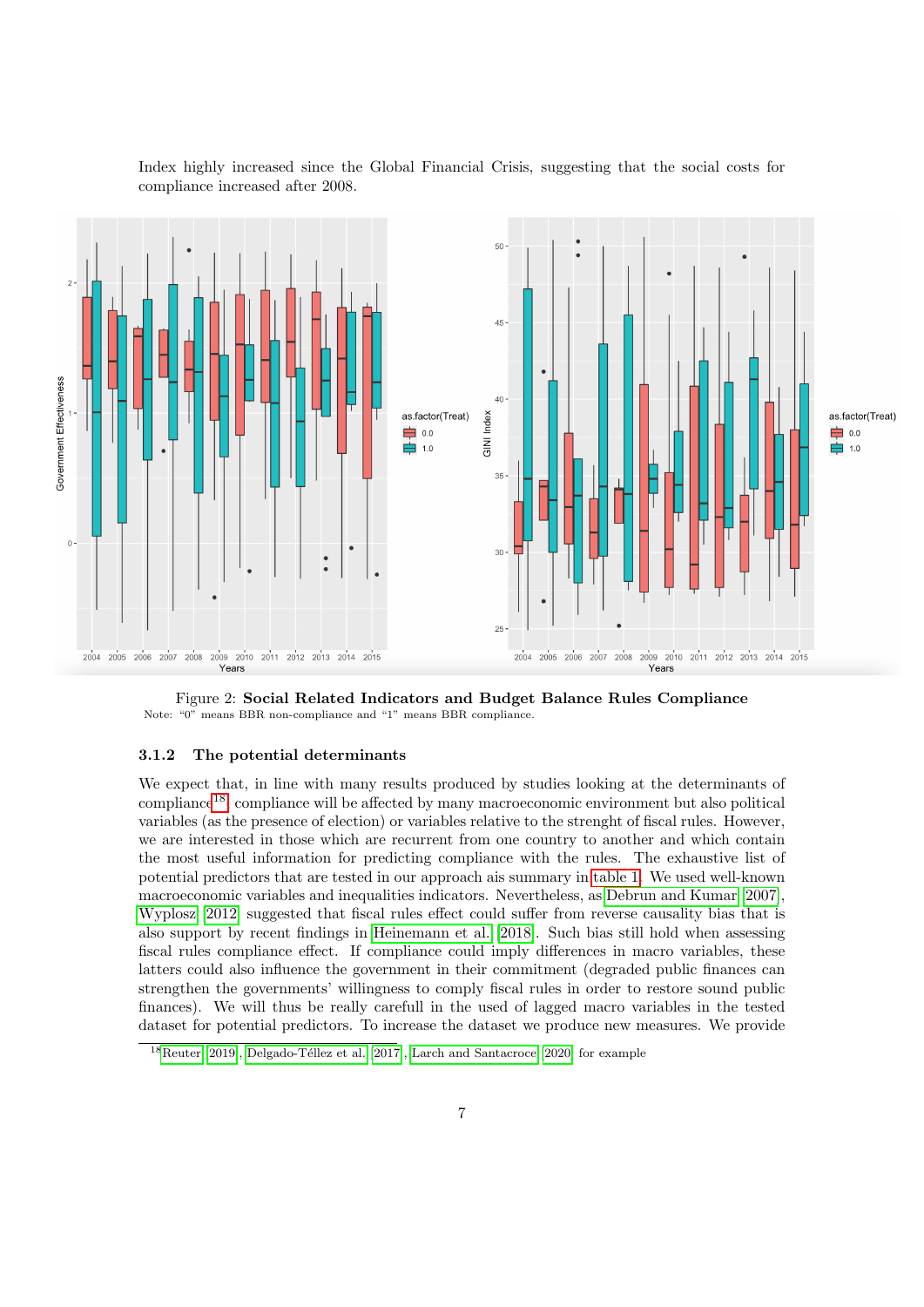a simple measure for GDP growth expactation based on the well-known moving-average approach (over 5 years). Indeed, we expect that governement will make some choices in their spending by expecting GDP growth results. Two other new measures require explanation here. The first one, is expected as to be a key determinant for BBR-compliance while the second will be used a dependent variable on which we want to assess the effect of BBR-compliance:

i) We follow [Funk and Gathmann](#page-17-14) [\[2013\]](#page-17-14) that used Latent Factor analysis to compute a measure of Voter Preferences for Swiss Canton. To do so, use five main variables that should reflect voter behavior namely Unemployment, Age dependency ratio (old in % of working-age poplation), the share of votes obtained by the largest government party, the vote share obtained by the first opposition party, the vote share obtained by independent parties. The Chi-test revealed (for varimax and promax rotation) that 2 factors are sufficient. We will thus use these two factors as control variables for Voter Preferences to test as potential predictors,<sup>[19](#page-7-0)</sup>.

ii) Following [Afonso et al.](#page-16-9) [\[2006\]](#page-16-9) and [Afonso et al.](#page-16-10) [\[2019\]](#page-16-10), we compute a measure for Government Efficiency. We aim at comparing the effect of BBR-compliance on Governement Effectiveness and Governement Efficiency. Since such indicator is computed over-year, we choose 3-overyears computation (instead of 5 as often found in the literature) to reduce the time-invariance of the indicator. In that sense we have three periods where the Governement Efficiency takes the same value: 2004-2007, 2008-2011, 2012-2015. We use mean-min function to aggregate the 3 sub-indicators that correspond to Musgravian functions: the proxy for distribution is Gini Index, the proxy for stabilization is the results of a sub-aggregation of the GDP per capita growth rate and Inflation (3 years average); and the proxy for Economic performance is the Unemployment.

<span id="page-7-0"></span><sup>&</sup>lt;sup>19</sup>If the feature selection setp reveals that one or both of the factors are a key determinants for fiscal rules' compliance we will conclude that studies on fiscal compliance need to control for Voter Preferences.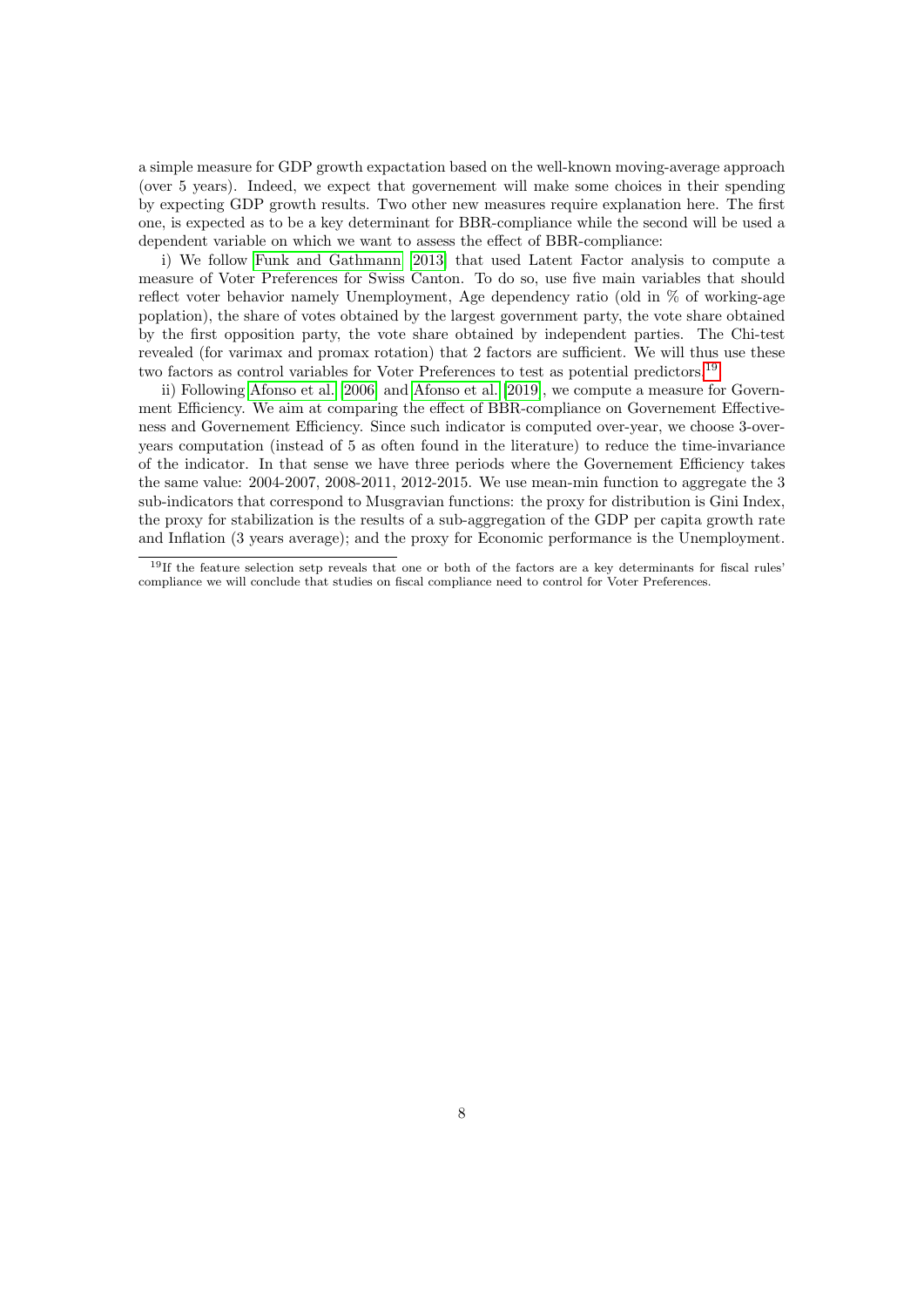## Table 1: Variables Overview

<span id="page-8-0"></span>

| Variables                | Correspondance Variables                                                                            | Source/Database                                              |                 |
|--------------------------|-----------------------------------------------------------------------------------------------------|--------------------------------------------------------------|-----------------|
| Dependant                | Public Balance (in % of gdp)                                                                        | World Bank                                                   |                 |
| Dependent                | Interest payments (in % of expense)                                                                 | World Bank                                                   |                 |
| Dependent                | GG Gross Fixed Capital Formation (in % of gdp)                                                      | World Bank                                                   |                 |
| Dependent                | GG Total Spending (in % of gdp)                                                                     | World Bank                                                   | Social          |
| Dependent                | General Government Final Consumption (in % of gdp)                                                  | World Bank                                                   | Welfare         |
| Dependent                | GDP per capita expectations                                                                         |                                                              | Related         |
| Dependent                | GDP per capita (annual growth) in $t+1$                                                             |                                                              | Indicators      |
| Dependant                | Government Effectiveness Index                                                                      | World Bank<br>Author's calculation                           |                 |
| Dependant<br>Dependent   | Government Efficiency Index<br>Gini Index                                                           | World Bank                                                   |                 |
| Dependent                | Poverty headcount ratio at $1,90\$ a day (2011 PPP) (% of population)                               | World Bank                                                   |                 |
|                          |                                                                                                     |                                                              |                 |
| Predictors<br>Predictors | Control of corruption<br>Political Stability                                                        | WWGI<br>WWGI                                                 |                 |
| Predictors               | Regulatory Quality                                                                                  | WWGI                                                         |                 |
| Predictors               | Rule of law                                                                                         | WWGI                                                         |                 |
| Predictors               | Voice and Accountability                                                                            | WWGI                                                         |                 |
| Predictors               | Dummy reflecting if the country is an Advanced country                                              | IMF Fiscal rules' Database                                   |                 |
| Predictors               | Dummy reflecting if the country is a Ressource Rich country                                         | IMF Fiscal rules' Database                                   |                 |
| Predictors               | Dummy reflecting if the country is an Emerging country                                              | IMF Fiscal rules' Database                                   |                 |
| Predictors               | Dummy reflecting if the country is an Advanced country                                              | IMF Fiscal rules' Database                                   | Countries       |
| Predictors               | Dummy reflecting if the country is a EU member                                                      | IMF Fiscal rules' Database                                   | Characteristic  |
| Predictors               | Dummy reflecting if the country is member of a currency union                                       | IMF Fiscal rules' Database                                   | indicators      |
| Predictors               | Political system                                                                                    | WWGI                                                         |                 |
| Predictors               | Dummy reflecting if there was an legislative election in this year                                  | WWGI                                                         |                 |
| Predictors               | Dummy reflecting if there was an executive election in this year                                    | WWGI                                                         |                 |
| Predictors<br>Predictors | Executive Index of Electoral Competition<br>The number of years the chief execute has been in place | WWGI<br>WWGI                                                 |                 |
| Predictors               | Time since formation of the largest government party                                                | WWGI                                                         |                 |
| Predictors               | Proxy 1 for Voter's preferences                                                                     | Authors' calculations with LFA                               |                 |
| Predictors               | Proxy 2 for Voter's preferences                                                                     | Authors' calculations with LFA                               |                 |
| Predictors               | Well specified escape clauses                                                                       | IMF fiscal rules' Database                                   |                 |
| Predictors               | Monitoring of compliance outside government                                                         | IMF fiscal rules' Database                                   |                 |
| Predictors               | Formal enforcement procedure                                                                        | IMF fiscal rules' Database                                   | Fiscal          |
| Predictors               | Coverage level                                                                                      | IMF fiscal rules' Database                                   | rule            |
| Predictors               | Dummy reflecting if an independent body sets budget assumptions                                     | IMF fiscal rules' Database                                   | Related         |
| Predictors               | Dummy reflecting of an independent body monitors implementation                                     | IMF fiscal rules' Database                                   | characteristics |
| Predictors               | Dummy reflecting if the BBR is a golden rule                                                        | Authors' narrative approach<br>and IMF fiscal rules Database |                 |
|                          |                                                                                                     |                                                              |                 |
| Predictors               | Dummy reflecting if the economy conjoncture is bad                                                  |                                                              |                 |
| Predictors               | Oils rents                                                                                          |                                                              |                 |
| Predictors<br>Predictors | Interest payments on debt in $t-1$<br>Gross Fixed Capital Formation (annual growth) in $t-1$        |                                                              |                 |
| Predictors               | Gross Fixed Capital Formation (in $\%$ of gdp) in $t-1$                                             |                                                              |                 |
| Predictors               | The Current account balance in $t-1$                                                                |                                                              |                 |
| Predictors               | The Unemployment rate in $t-1$                                                                      |                                                              |                 |
| Predictors               | Trade (in $\%$ of gdp) in $t-1$                                                                     |                                                              |                 |
| Predictors               | Inflation, consumer prices (annual $\%$ ) in $t-1$                                                  |                                                              | Macroeconomic   |
| Predictors               | Inflation, GDP deflator (annual $\%$ ) in $t-1$                                                     |                                                              | Environment     |
| Predictors               | Wage in $t-1$                                                                                       |                                                              | Variables       |
| Predictors               | GDP per capita growth (annual $\%$ ) in $t-1$                                                       |                                                              |                 |
| Predictors               | Labor Force in $t-1$                                                                                |                                                              |                 |
| Predictors<br>Predictors | External Balance in $t-1$                                                                           |                                                              |                 |
| Predictors               | General Government budget balance in $t-1$<br>General Government final consumption in $t-1$         |                                                              |                 |
| Predictors               | Central government debt (in $\%$ of gdp) in $t-1$                                                   |                                                              |                 |
| Predictors               | Gross savings in $t-1$                                                                              |                                                              |                 |
| Predictors               | Total expenses in $t-1$                                                                             |                                                              |                 |
|                          |                                                                                                     |                                                              |                 |

Note: GG = General Government; LFA = Latent Factor Analysis; GDP per capita expectation is computed using a moving-average approach based on GDP per capita data coming from the World Bank.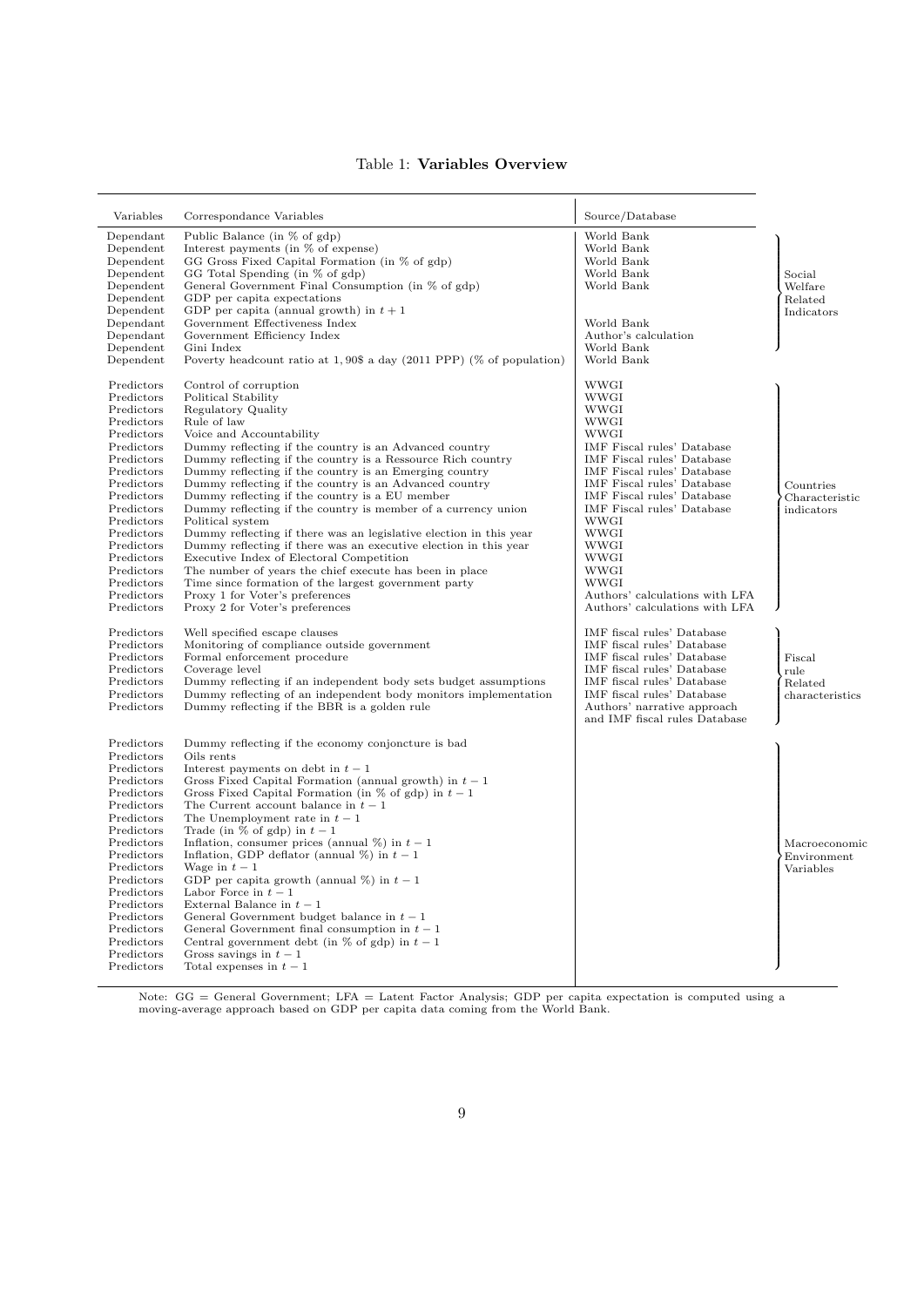## 4 Methodology

#### 4.1 Treatment Effect Estimation

Recently, some studies focused on the usefulness of machine learning (ML) for the causal inference that are in the applied econometric field [\(Varian](#page-19-2) [\[2014\]](#page-19-2), [Mullainathan and Spiess](#page-18-15) [\[2017\]](#page-18-15) or [Athey](#page-16-11) [and Imbens](#page-16-11) [\[2017\]](#page-16-11)).

Several techniques were developped to make to improve ML performance in order to highlight their advantages. Among these techniques we can find sample splitting (which uses different data partition to select models and parameters ( see [Athey et al.](#page-16-12) [\[2016\]](#page-16-12) or Wager and [Athey](#page-16-11) [and Imbens](#page-16-11) [\[2017\]](#page-16-11)) and orthogonalization (e.g. [Chernozhukov et al.](#page-16-3) [\[2017\]](#page-16-3)). Such approaches imply properties as asymptotic normality for these ML estimators (see [Athey et al.](#page-16-13) [\[2017\]](#page-16-13) for the general semiparametric case or [Chernozhukov et al.](#page-17-0) [\[2018\]](#page-17-0) for the average treatment effect case).

The main goal of our procedure is to estimate confidence intervals for a low-dimensional parameter  $\beta_0$  with high-dimensional nuisance parameter  $\eta_0$  and  $\eta_0$  should be estimated with recent nonparametric statistical methods namely Machine Learning. Machine Learning methods highlight high level forecasting power (see Hardle (2009), Gogas and al (2019) or [Baret et al.](#page-16-7) [\[2021\]](#page-16-7)). However, this performance in forecasting issue does not imply inference performance about "causal" parameters. To solve such problem, [Chernozhukov et al.](#page-16-3) [\[2017\]](#page-16-3) developped "double/debiased" Machine Learning (also called orthogonalized Machine Learning), introducing sample splitting to propose strong estimator for causal parameters.

Our model is a partially linear model that could be written as follow:

$$
Y = \beta_0 * D + \gamma_0(Z) + U, \qquad \mathbb{E}[U|Z, D] = 0,
$$
 (1)

with Y the outcome variable, D the treatment/policy variable,  $Z$  is a high-dimensial vector of controls/confounders,  $\beta$  is our paramter of interest.

Z corresponds to control variables because:  $Treatment = b_0 + \theta_0(Z) + V$  with  $\theta_0 \neq 0$ 

If conditionnal exogeneity (view [Rosenbaum and Rubin](#page-18-8) [\[1983\]](#page-18-8)) is complied,  $\beta_0$  corresponds to the average treatment effect of the treatment. The Double/Debiased Machine Learning (DML) works in several steps:

1) In a first step we will use two machine learning approaches to predict Y and D on Z to obtain  $\widehat{E[Y|Z]}$  and  $\widehat{E[D|Z]}$ . This step corresponds to the feature selection.

2) We then extract residuals  $\widehat{W} = Y - \widehat{E[Y |Z]}$  and  $\widehat{V} = D - \widehat{E[D |Z]}$ . This step is an extraction of the residuals.

3) Following Frish-Waugh-Lovell procedure (1930) we regress  $\widehat{W}$  on  $\widehat{V}$  that allow us to obtain  $\widehat{\beta_0}$ . This step is the orthogonalization procedure.

All these steps are done with cross-validation procedure. More precisely, we use k-fold cross validation. We thus split our dataset in k subsets;  $k - 1$  subsets are used as training set while the  $k^{th}$  constitues the testing set. We will use 5-fold validation in all the paper. As discussed in [Athey and Imbens](#page-16-14) [\[2019\]](#page-16-14), each nuisance parameter could converge at rate close to  $N^{-1/4}$ which corresponds to a magnitude order slower than ATE estimate. The use of orthogalization precisely allows the good working of the approach because errors in estimating nuisance parameters are orthogonal to the sample average errors in ATE (see) [Chernozhukov et al.](#page-17-0) [\[2018\]](#page-17-0)for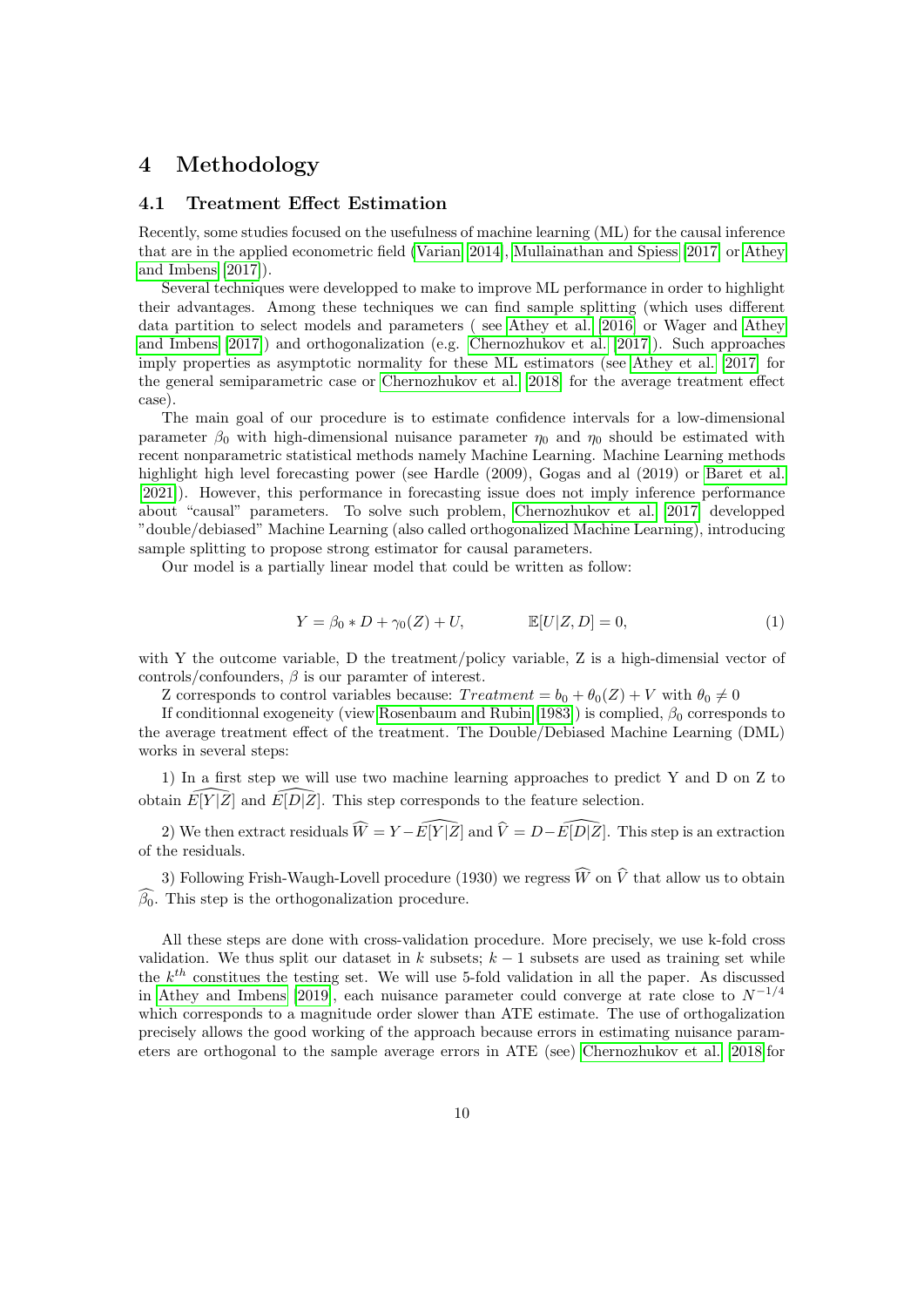theorical details or [Athey et al.](#page-16-13) [\[2017\]](#page-16-13) for applications estimating heterogeneous effects with unconfoundedness).

### 4.2 Feature Selection Estimators

Following [Chernozhukov et al.](#page-16-3) [\[2017\]](#page-16-3) and [Chernozhukov et al.](#page-17-0) [\[2018\]](#page-17-0), we will use different feature selection procedures to compare the results. More than a robustness test, it allows us to make our results generalisable. As techniques, we propose: Least Absolute Shrinkage and Selection operator that received an increased use in the literature, the l2-boosting. In all the following technical part, we should keep in mind that the dependant variable of interest are continous while the treatment effect (BBR compliance) is a binary variable. On that sense, the following algorithms will be adapt of each case (continuous or binary). Because our main dependent variable (The Overall Public Balance, the Interest payments, the Total public spending, the Governement final consumption, the GDP per capita expectation, the GDP per capita in  $t + 1$ , the Governement effectiveness, the Musgravian Index, the Gini Index and the poverty headcount ratio) are continuous, Root-Mean-Squared-Errors of each feature selection model are reported in tables of results.

#### 4.2.1 LEAST ABSOLUTE SHRINKAGE and SELECTION OPERATOR (LASSO)

[Friedman et al.](#page-17-15) [\[2009\]](#page-17-15) proposed LASSO as a regularization that operate a shrinkage procedure. It thus presents major advantage face to the ridge regression that couldn't the number of features [\(Pereira et al.](#page-18-16) [\[2016\]](#page-18-16). The LASSO implements a feature selection that corresponds to the reduction of the feature set, by removing irrelevant ones for our model. It corresponds to a regularization process where the coefficients of redundant predictors are penalized and set to zero. Such approach also reduce both the risk overfitting and the prediction error.

As [Baret et al.](#page-16-7) [\[2021\]](#page-16-7), we retain LASSO rather than methodologies that implies transformationbased dimension as Principal Component Analysis (PCA) that provide factors that have no direct economic interpretability.

Finally, the LASSO estimator is:

$$
\hat{\beta}(\lambda) = \underset{\beta}{\text{argmin}} (n^{-1} \sum_{i=1}^{n} \rho_{(\beta)}(X_i, Y_i) + \lambda ||\beta||_1)
$$
\n(2)

where  $\lambda$  is the shrinkage parameter provided through grid search and used the one-standard error rule (see [Baret et al.](#page-16-7) [\[2021\]](#page-16-7)).

#### 4.2.2 L2-BOOSTING

The so-called Gradient boosting is a machine learning application of boosting. It is based on the combination of the best possible next model with previous models, minimozes the total model prediction error. The Boosting with l2 loss function follows the functionnal gradient descent procedure, including a l2-penalty term. Such procedures needs an initialization step, by seting target outcomes for the first next model (with the goal the miniminze the error). This first step includes the regularization parameter. The second step consists in tje projection of gradien descent to learner. It leads to the negative gradient which corresponds to the residual vector of boosting procedure. Third step is the line search the use iteration to repeat the procedure until miniziming the overoll error.

This algorithm is equivalent to functionnal gradient descent technique. The main goal is to estimate the function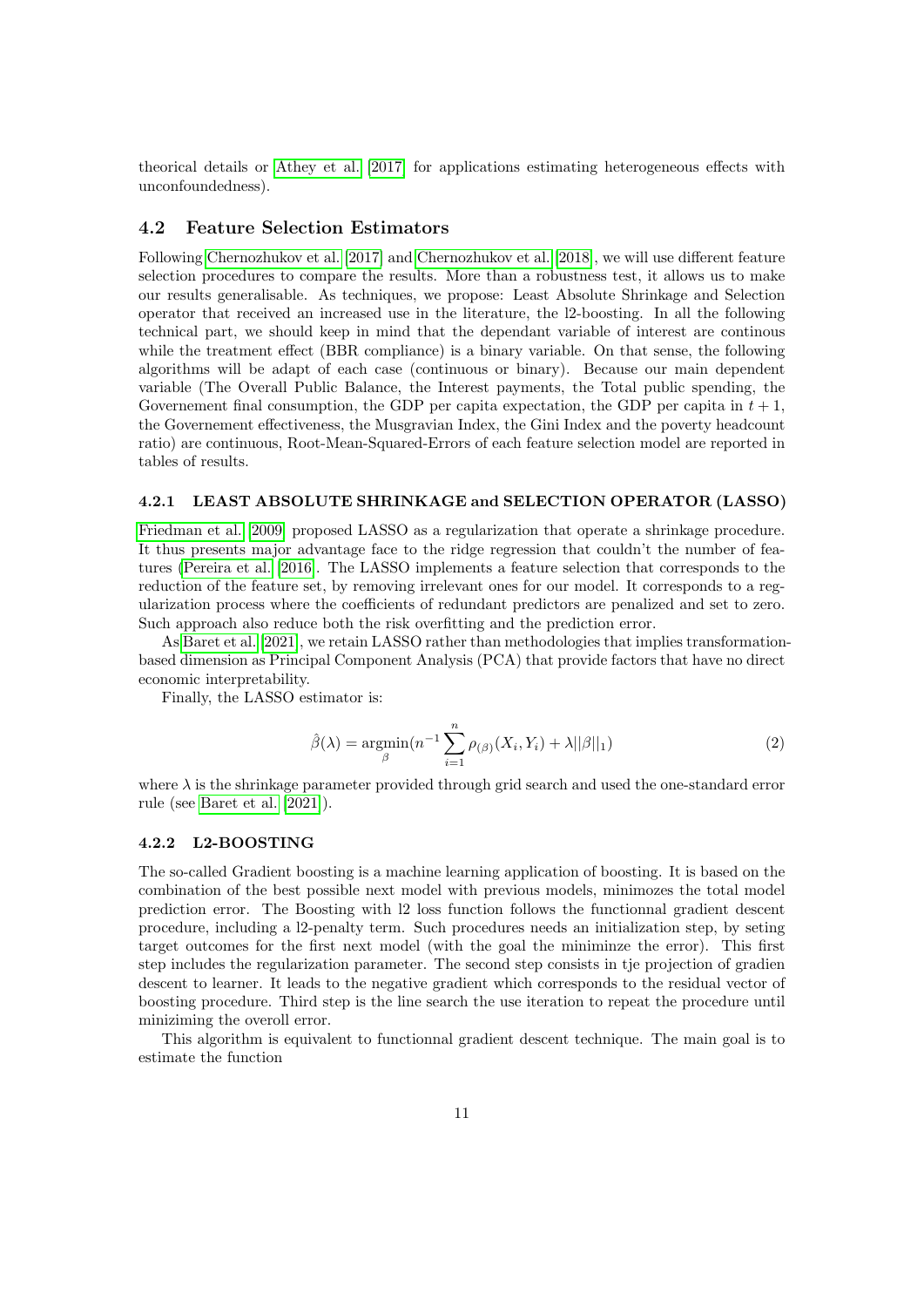$F: \mathbb{R}^d \longrightarrow \mathbb{R}$ , minimizing an expected cost

$$
\mathbb{E}[C(Y, F(X))], C(.,.): \mathbb{R} \times \mathbb{R} \longmapsto \mathbb{R}^+
$$
 (1)

where  $Y_i$  is our dependant variable and  $X_i$  the potential predictors for observations  $i = 1, \ldots n$ . Alternatively,  $Y$  is continious and the problem is solved through regression, or  $Y$  is discrete and we are in a classication issue. Cost function  $C(.,.)$  verifies important properties to make sure that gradient approach well works: it is smooth and convex in the second argument.

L2-Boost cost function is:  $C(y, f) = \frac{|y - f|^2}{2}$  with  $y \in \mathbb{R}$  or  $y \in \{0, 1\}, f \in \mathbb{R}$ .

Following [Friedman et al.](#page-17-16) [\[2000\]](#page-17-16), the population minimizers to Estimate (1) is:

$$
F(x) = \mathbb{E}[Y|X=x]
$$

. The application of functional gradien descend to the dataset lead to minimize the empirical risk and estimate  $F(.)$  given by:

$$
n^{-1} \sum_{i=1}^{n} C(Y_i, F(X_i))
$$

We thus apply this algorithm in a binary/classification issue when the dependent variable is the treatment (BBR (non-)compliance) and in a linear approach four our main variables of interests (GDP growth, Government Spending and social indicators) that are continuous. For further details on Generic functional gradient descend and L2 boosting with linear/classification learners, see Bühlmann and Yu [\[2003\]](#page-16-15).

# 5 Results

.

Table [2](#page-12-0) reports the key common determinants for BBR-compliance retained by our two feature selection algorithms. They seem to select the same predictors. Dummy for Crisis has a negative on BBR-compliance since, obviously, it appears difficult for governments to comply with fiscal rules during big shocks. The presence of escape clauses also leads to governements to temptation og non-compliance. Escape clauses must operates during the worst economic circunstances. Nevertheless they seem to highly affect governements behavior all over our period, suggesting that their presence lead governements to count on them to relax. On the contrary, the presence of Formal enforcement procedure as sanctions for non-compliance affects positively BBR-compliance. We can find such procedure in the STability and Growth Pact and this could explains the positive effect of being a member of a currency on the BBR-compliance. The lagged value of interest payments on debt increase the compliance in the next year, suggesting that governments try to implement effort to comply while their non-productive expense increase to send a positive signal to financial market. Without surprise, the lagged value of public balance affects positively the BBR-compliance since it is easier to comply your fiscal rule when public finance are in good health. Finally, the first latent factor we computed as prowy for voter preferences appears as significant. This suggests that we have to take into account for voter preferences when we assess fiscal rules effects. Indeed the voter preferences seem to icnrease the BBR-compliance, reflecting an average preference of the voters for disciplined governements. The number of years of a chief executive has been in place is positively linked with BBR-compliance. If voters indeed prefer complier-government, a disciplined chief executive will stay longer and increase BBR-compliance.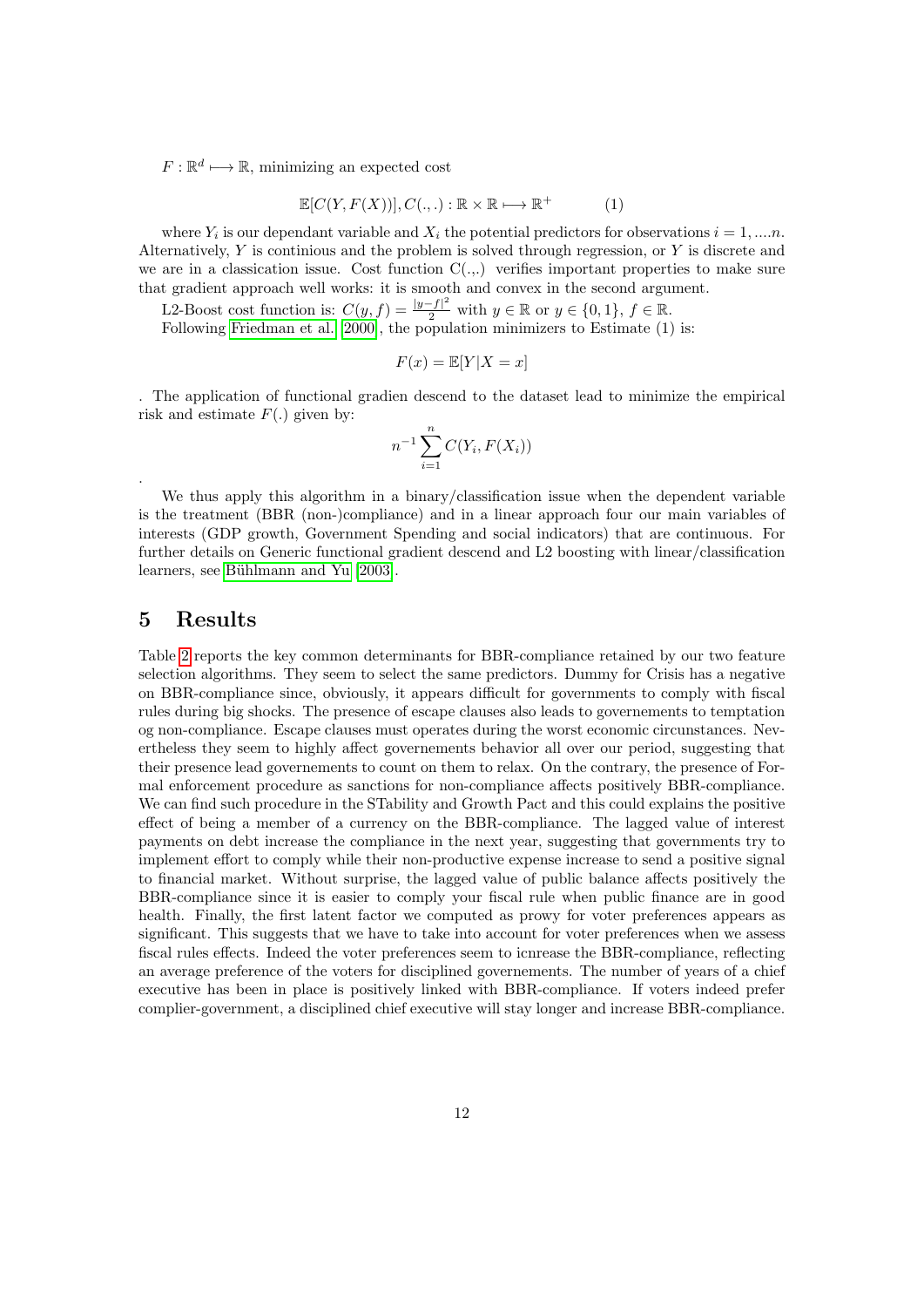Table 2: Compliance determinants:

<span id="page-12-0"></span>

| LASSO - L2BOOSTING common determinants            |
|---------------------------------------------------|
| Dummy crisis $(-)$                                |
| Dummy Well-specified escape clause (-)            |
| Dummy Formal enforcement procedure $(+)$          |
| Voice and Accountability (-)                      |
| Dummy for Federal country $(+)$                   |
| Dummy for member of a currency union $(+)$        |
| Years chief executive $(+)$                       |
| The First proxy for Voter Preferences $(+)$       |
| $lag - 1$ interest payments (in % of expense) (+) |
| $lag - 1$ of Public Balance (in % of GDP) (+)     |

Note : Years chief executive reflects the number of years the chief executive was in office . Election system takes value 2 for parliamentary system, 1 for Assembly-elected President and 0 for Presidential system (see Database of Political Institutions 2015 (2016) for further details). Only the ten common indicators are reported. Lasso retained 15; l2-Boosting retained 10. The signs  $(+)$  and  $(-)$  reflects the impact sign of the variable on BBR-compliance.

Table [3](#page-13-0) presents the ATE of BBR-compliance on our variables of interest. We decompose our results in a first part that summarizes the Average Treatment Effect (ATE) on the Macroeconomic Variables while the second part reveals the ATE on Social related indicators. All our results are stable accross feature selections approaches used in the first step of our DML algorithm. Nevertheless, the RMSE for the dependant variables provided by L2-Boosting is lowest in every cases, showing that it is the best model.

The Table [3](#page-13-0) -part 1- highlights that, according to literature linking fiscal rules and fiscal discipline, the BBR compliance increases the Overall public balance (column 1). Nevertheless, BBR-compliers seem to not pay less interest on debt (column 2), suggesting that they finally do not benefit from better interest from the market. The Total spending decrease for BBR-compliers while General Government Investment (Gross Fixed Capital Formation (GFCF)) increases. On that sense, we are interested to see how these governement succeed in compliance. Without any surprise, they operate a cut in Government final consumption. By this increase in GFCF, compliers seem to expect growth benefit (they indeed present a GDP growth expectation significantly higher in average as suggested by colomun 6). However, in practice, their spending re-allocation do not provide higher gdp growth in the newt year as suggested by column 7 where BBR-compliance has no impact on the newt year GDP per capita growth. Table [3](#page-13-0) -part 2 reports results in accordance with this last finding since neither Governement Effectiveness nor Governement Efficiency are affected by compliance. The principal result is found in column 3 of Table [3](#page-13-0) part 2 that shows an increase in Gini Index. By forcing compliance, accompagnied by a volontee to increase simultaneously GFCF, government try to go beyond the trade-off between BBR-compliance and growth objectives. This practice is done including a price for social spending included in the Goverment Final consumption expenditure. As a result, inequalities increase. As suggested by the last column Table [3](#page-13-0) part 2, the poorest are affected by the spending re-allocation.

Table [4](#page-14-0) shows robustness check by removing observations for the UK and HUngary on which we wet hypotheses in [3.1.1.](#page-4-5) Our results still hold with the two methods, and L2-boosting still being the best model regarding the RMSE measure.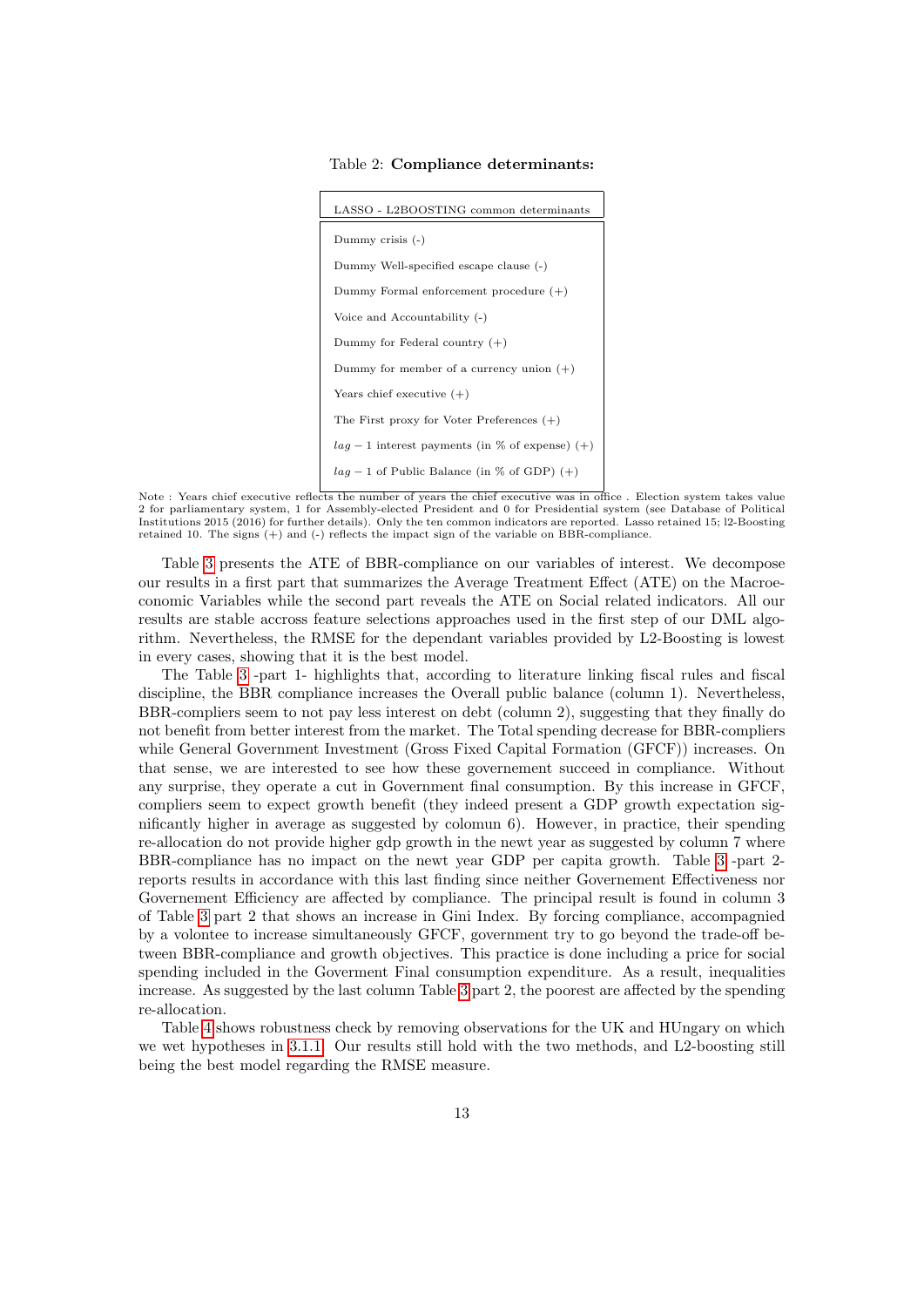| Dependant Variable   | GG Public  | Interest payments | GG GFCF       | Total spending | GG final consumption | GDP per cap. | GDP per cap.    |
|----------------------|------------|-------------------|---------------|----------------|----------------------|--------------|-----------------|
| <b>DML</b> Estimator | Balance    | $(\%$ of expense) | (in % of GDP) | (in % of GDP)  | (in % of GDP)        | expectation  | Growth in $t+1$ |
| LASSO                | $0.534***$ | 0.058             | $0.263***$    | $-0.125***$    | $-0.107***$          | $0.601***$   | 0.140           |
|                      | (0.100)    | (0.049)           | (0.077)       | (0.034)        | (0.028)              | (0.170)      | (0.098)         |
| RMSE y               | 0.532      | 0.338             | 0.370         | 0.172          | 0.202                | 0.402        | 0.557           |
| <b>BOOSTING</b>      | $0.481***$ | 0.108             | $0.266***$    | $-0.095***$    | $-0.141***$          | $0.526***$   | 0.077           |
|                      | (0.087)    | (0.030)           | (0.068)       | (0.023)        | (0.029)              | (0.151)      | (0.109)         |
| RMSE v               | 0.392      | 0.234             | 0.283         | 0.125          | 0.136                | 0.341        | 0.403           |

#### Table 3: ATE of Budget Balance Compliance with 5-fold cross-validation

Part 1: ATE on Macroeconomic indicators

Note: GG = General Government, GFCF = Gross Fixed Capital Formation. The median standard error across the splits are reported in brackets.

## $14\,$

Part 2: ATE on Social indicators

| Dependant Variable<br><b>DML</b> Estimator | Government<br>Effectiveness | Musgravian<br>Index | Gini<br>Index | Poverty headcount ratio at 1,90\$ a day<br>$(2011$ PPP $)$ (% of population) |
|--------------------------------------------|-----------------------------|---------------------|---------------|------------------------------------------------------------------------------|
| LASSO                                      | $-0.014$                    | 0.128               | $0.087*$      | $0.079**$                                                                    |
|                                            | (0.033)                     | (0.140)             | (0.072)       | (0.035)                                                                      |
| RMSE <sub>v</sub>                          | 0.147                       | 0.635               | 0.344         | 0.216                                                                        |
|                                            |                             |                     |               |                                                                              |
| <b>BOOSTING</b>                            | $-0.019$                    | 0.099               | $0.032*$      | $0.049**$                                                                    |
|                                            | (0.031)                     | (0.133)             | (0.065)       | (0.036)                                                                      |
| RMSE y                                     | 0.118                       | 0.284               | 0.274         | 0.192                                                                        |

<span id="page-13-0"></span>Note: GG <sup>=</sup> General Government. The median standard error across the splits are reported in brackets.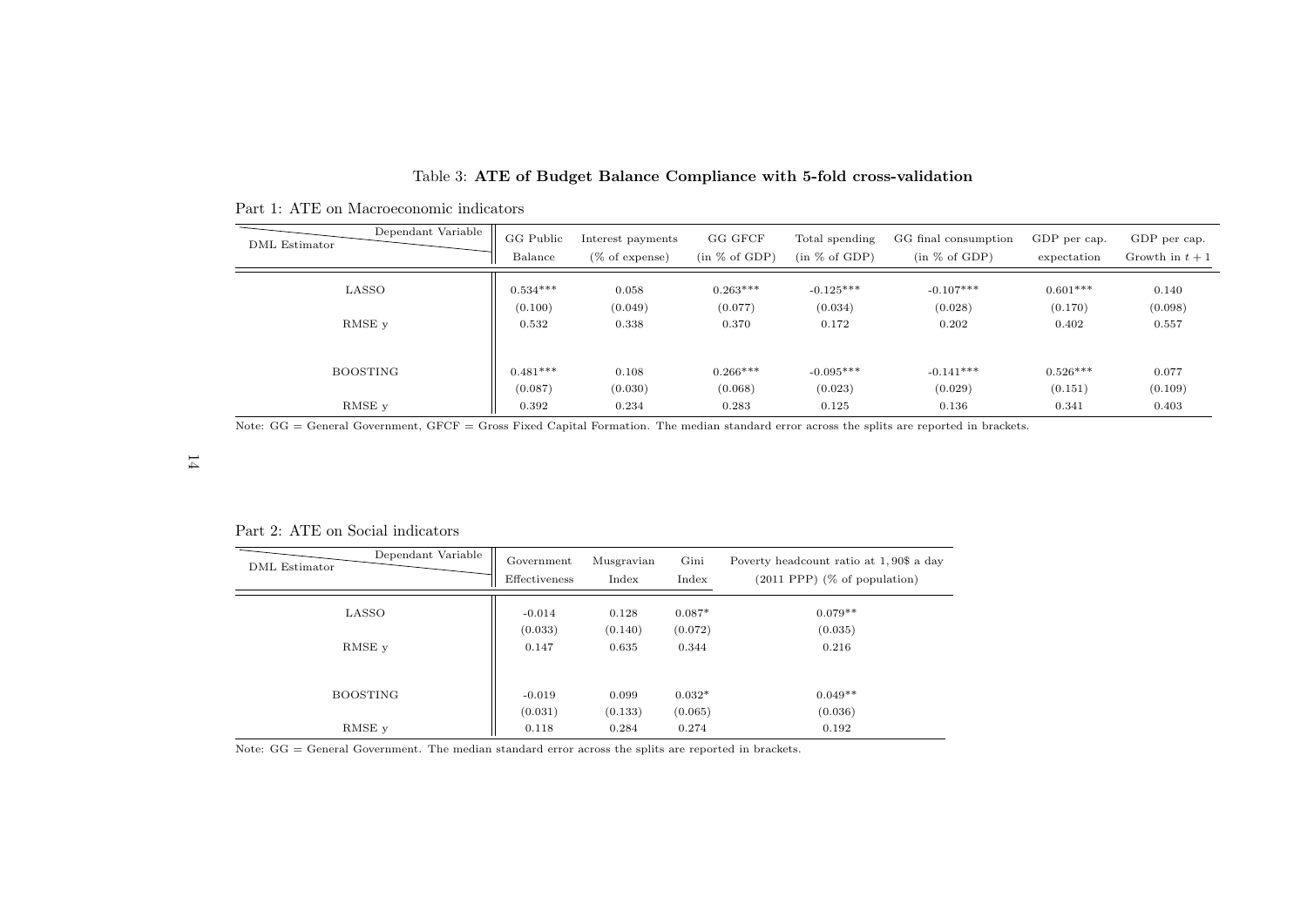#### Table 4: Robustness ATE of Budget Balance Compliance with 5-fold cross-validation: without observations related tohypotheses set by authors in [3.1.1](#page-4-6)

| Dependant Variable   | GG Public  | Interest payments | GG GFCF       | Total spending | GG final consumption | GDP per cap. | GDP per cap.    |
|----------------------|------------|-------------------|---------------|----------------|----------------------|--------------|-----------------|
| <b>DML</b> Estimator | Balance    | $(\%$ of expense) | (in % of GDP) | (in % of GDP)  | (in % of GDP)        | expectation  | Growth in $t+1$ |
| LASSO                | $0.530***$ | 0.040             | $0.232***$    | $-0.120***$    | $-0.100***$          | $0.541***$   | 0.120           |
|                      | (0.100)    | (0.047)           | (0.070)       | (0.033)        | (0.028)              | (0.175)      | (0.097)         |
| RMSE v               | 0.530      | 0.388             | 0.360         | 0.152          | 0.172                | 0.383        | 0.521           |
| <b>BOOSTING</b>      | $0.432***$ | 0.107             | $0.250***$    | $-0.093***$    | $-0.158***$          | $0.534***$   | 0.058           |
|                      | (0.086)    | (0.041)           | (0.066)       | (0.029)        | (0.028)              | (0.147)      | (0.111)         |
| RMSE v               | 0.383      | 0.224             | 0.266         | 0.120          | 0.128                | 0.340        | 0.380           |

Note: GG = General Government, GFCF = Gross Fixed Capital Formation. The median standard error across the splits are reported in brackets.

<span id="page-14-0"></span>15

Part 2: ATE on Social indicators

| Dependant Variable<br>DML Estimator | Government<br>Effectiveness | Musgravian<br>Index | Gini<br>Index    | Poverty headcount ratio at 1,90\$ a day<br>$(2011$ PPP $)$ (% of population) |
|-------------------------------------|-----------------------------|---------------------|------------------|------------------------------------------------------------------------------|
| LASSO                               | $-0.014$                    | 0.127               | $0.082**$        | $0.087**$                                                                    |
| RMSE y                              | (0.030)<br>0.137            | (0.132)<br>0.602    | (0.070)<br>0.343 | (0.036)<br>0.220                                                             |
|                                     |                             |                     |                  |                                                                              |
| <b>BOOSTING</b>                     | $-0.021$                    | 0.092               | $0.031*$         | $0.037**$                                                                    |
|                                     | (0.043)                     | (0.124)             | (0.066)          | (0.036)                                                                      |
| RMSE y                              | 0.110                       | 0.287               | 0.255            | 0.185                                                                        |

Note: GG <sup>=</sup> General Government. The median standard error across the splits are reported in brackets.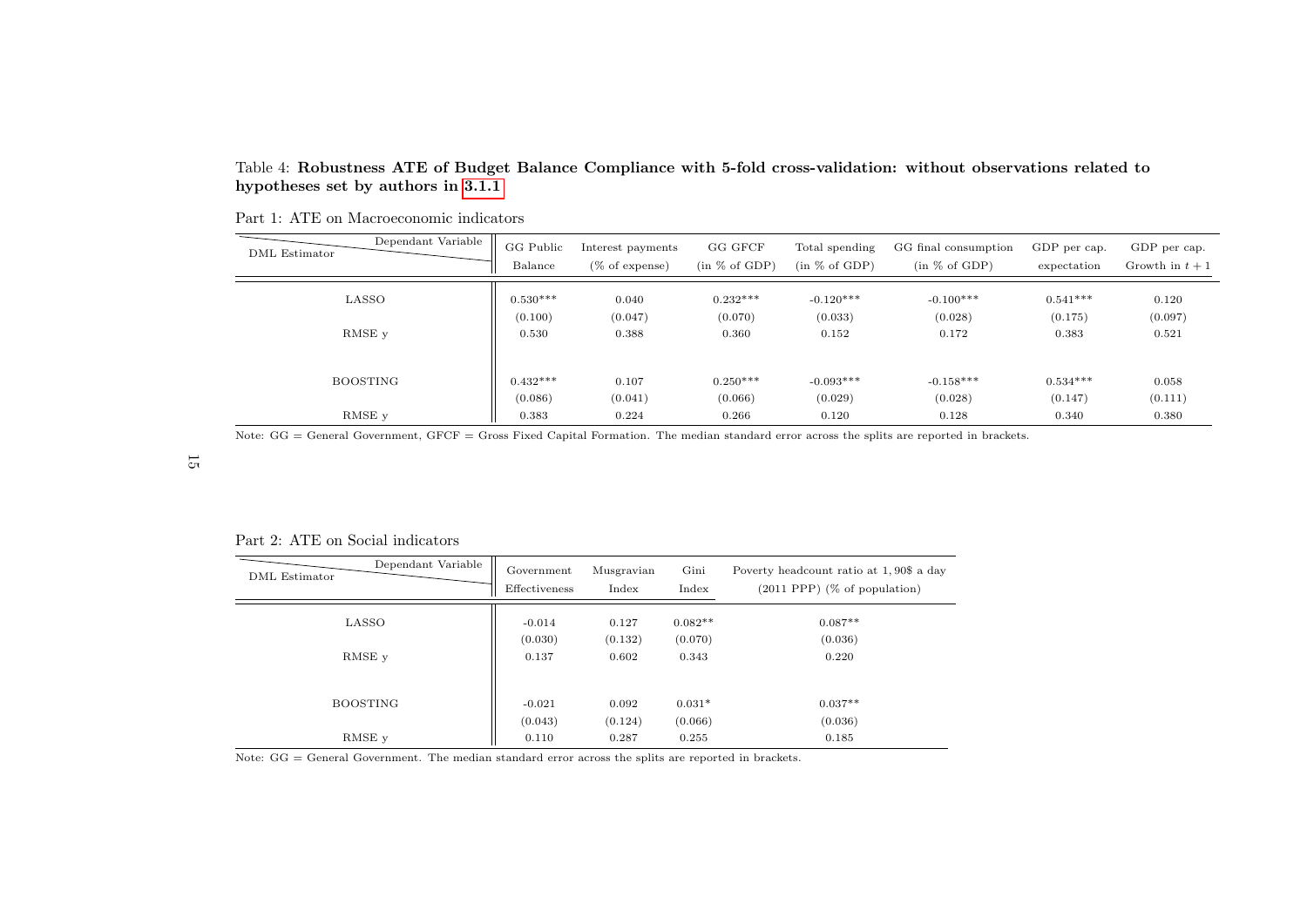## 6 Conclusion

The paper provides an assessment of Budget Balance Rules compliance effect on macroeconomic and social welfare related indicators. It uses Double Debiased Machine Learning methodology through two feature selection algorithm as comparison for the results. All the results do not depend on the shrinking algorithm. The paper shows that Voter preferences need to be taking into account in fiscal rules analysis since voter prefences are retained as a key determinant for fiscal rules compliance. Governements with national Budget Balance Rules seem to try to go beyond the trade-off between BBR compliance and Growth objectives leading to a re-allocation of spending. Governement favor Gross Fixed Capital Formation but decrease Governement Final Consumption that include social spending. As a consequence the Inequalities are a cost for compliance and even more for the poorest classes since the poverty head account is increased by compliance. The discussion behind the results should not be to stop complying fiscal rules but better design them. Flexible fiscal rules have been largely discussed in the literature (see [Eyraud et al.](#page-17-12) [\[2018\]](#page-17-12), [Caselli et al.](#page-16-6) [\[2018\]](#page-16-6)) and they look as a solution to solve the issue pointed out by our results. [Debrun and Jonung](#page-17-17) [\[2019\]](#page-17-17) proposed a fiscal-Taylor, following an over-cycle expenditure benchmark, while others as [Creel et al.](#page-17-18) [\[2014\]](#page-17-18) argue in favor of a well-known Golden Rule. Both seem to work against the loose in public social spending but the fiscal rules should be precisely defined, including a social area objective. Nevertheless, an expenditure benchmark or a golden rule requiere a harmonisation of governments accounting, especially for the members of a common currency union as the Euro Area. This leads to a higher debate on what should be considered as a productive expenditure and how to compute Governement Capital Fixed consumption (see [Schreyer](#page-18-17) [\[2003\]](#page-18-17) for discussion on productive capital and countries computional hypotheses). Our results also lauch the debate on the use on Machine learning in the econometric field [Athey](#page-16-16) [\[2018\]](#page-16-16). Indeed, our paper provides both traditionnal results as the disciplined effect of BBR compliance but extend them to new findings with models that help us to reduce the dimension of predictors and highlight the most important. Such work is a really helpfull tool foor public decision maker.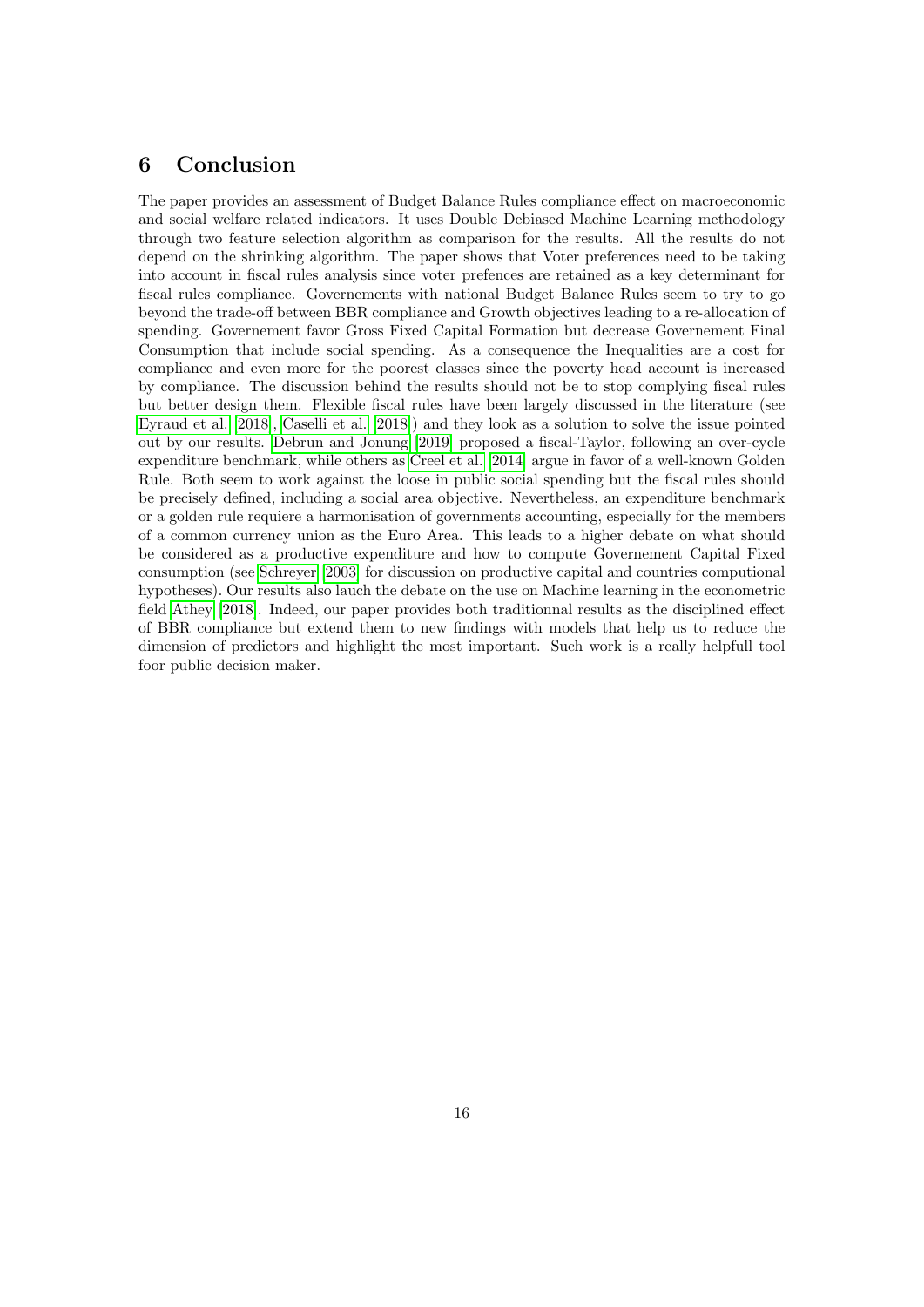## References

- <span id="page-16-9"></span>A. Afonso, L. Schuknecht, and V. Tanzi. [Public Sector Efficiency: Evidence from new EU](https://www.ecb.europa.eu/pub/pdf/scpwps/ecbwp581.pdf) [member states and Emerging market.](https://www.ecb.europa.eu/pub/pdf/scpwps/ecbwp581.pdf) ECB Working Paper No. 581, 2006.
- <span id="page-16-10"></span>A. Afonso, J. T. Jalles, and A. Venâncio. [Taxation and Public Spending Efficiency: An Interna](https://rem.rc.iseg.ulisboa.pt/wps/pdf/REM_WP_080_2019.pdf)[tional Comparison.](https://rem.rc.iseg.ulisboa.pt/wps/pdf/REM_WP_080_2019.pdf) Working Papers REM 2019/80, 2019.
- <span id="page-16-2"></span>S. R. Aiyagari and E. R. McGrattan. [The optimum quantity of debt.](https://doi.org/10.1016/S0304-3932(98)00031-2) Journal of Monetary Economics, 1998.
- <span id="page-16-16"></span>S. Athey. [The Impact of Machine Learning on Economics.](https://www.nber.org/chapters/c14009.pdf) Chapter in NBER book The Economics of Artificial Intelligence: An Agenda, pages 507–547, 2018.
- <span id="page-16-11"></span>S. Athey and G.W. Imbens. [The state of applied econometrics: Causality and policy evaluation.](https://www.aeaweb.org/articles?id=10.1257/jep.31.2.3) The Journal of Economic Perspectives, 2017.
- <span id="page-16-14"></span>S. Athey and G.W. Imbens. [Machine Learning Methods Economists Should Know About.](https://arxiv.org/abs/1903.10075) arXiv:1903.10075v1, 2019.
- <span id="page-16-12"></span>S. Athey, G. Imbens, and S. Wager. [Approximate residual balancing: De-biased inference of](http://www.accessecon.com/Pubs/EB/2019/Volume39/EB-19-V39-I2-P142.pdf) [average treatment effects in high-dimensions.](http://www.accessecon.com/Pubs/EB/2019/Volume39/EB-19-V39-I2-P142.pdf) arXiv:1604.07125v3 . arXiv, 2016.
- <span id="page-16-13"></span>S. Athey, J. Tibshirani, and S. Wager. [Generalized random forests.](https://arxiv.org/abs/1610.01271) arXiv:1610.01271, 2017.
- <span id="page-16-0"></span>A. Barbier-Gauchard, K. Baret, and A. Minea. [National Fiscal Rules Adoption and Fiscal]( http://www.beta-umr7522.fr/productions/publications/2019/2019-40.pdf) [Discipline in the European Union .]( http://www.beta-umr7522.fr/productions/publications/2019/2019-40.pdf) Applied Economics, forthcoming, 2021.
- <span id="page-16-7"></span>K. Baret, A. Barbier-Gauchard, and T. Papadimitriou. [Forecasting the Stability and Growth](https://hal.archives-ouvertes.fr/hal-03121966/document) [Pact compliance using Machine Learning.](https://hal.archives-ouvertes.fr/hal-03121966/document) hal-03121966, 2021.
- <span id="page-16-8"></span>R. Beetsma, X. Debrun, X. Fang, Y. Kim, V. Lledó, S. Mbaye, and X. Zhang. [Independent](https://www.imf.org/en/Publications/WP/Issues/2018/03/23/Independent-Fiscal-Councils-Recent-Trends-and-Performance-45726) [Fiscal Councils: Recent Trends and Performance.](https://www.imf.org/en/Publications/WP/Issues/2018/03/23/Independent-Fiscal-Councils-Recent-Trends-and-Performance-45726) IMF Working Paper 18/68, 2018.
- <span id="page-16-4"></span>A. Belloni, V. Chernozhukov, D. Chetverikov, C. Hansen, and K. Kato. [High-Dimensional](https://arxiv.org/abs/1806.01888) [Econometrics and Regularized GMM.](https://arxiv.org/abs/1806.01888) Cornelle University, arXiv:1806.01888v2, 2018.
- <span id="page-16-5"></span>M. Bergman, M.M. Hutchison, and S.E. Hougaard Jensen. [Promoting sustainable public finances](https://doi.org/10.1016/j.ejpoleco.2016.04.005) [in the European Union: The role of fiscal rules and government efficiency.](https://doi.org/10.1016/j.ejpoleco.2016.04.005) European Journal of Political Economy, 44:1–19, 2016.
- <span id="page-16-1"></span>H. Bohn and R.P. Inman. [Balanced Budget Rules and Public Deficits: Evidence from the U.S.]( https://doi.org/10.1016/S0167-2231(96)00017-6) [States.]( https://doi.org/10.1016/S0167-2231(96)00017-6) NBER Working Paper No. 5533, 1996.
- <span id="page-16-15"></span>P. Bühlmann and B. Yu. [Boosting With the L2 Loss: Regression and Classification.](https://doi.org/10.1198/016214503000125) Journal of the American Statistical Association, 2003.
- <span id="page-16-6"></span>F. Caselli, L. Eyraud, A. Hodge, F. Diaz Kalan, Y. Kim, V. Lled´o, S. Mbaye, A. Popescu, W. H. Reuter, J. Reynaud, E. Ture, and P. Wingender. [Second-Generation Fiscal Rules : Balancing]( http://www.imf.org/external/pubs/cat/longres.aspx?sk=45131) [Simplicity, Flexibility, and Enforceability - Technical Background Papers .]( http://www.imf.org/external/pubs/cat/longres.aspx?sk=45131) Staff Discussion Notes No. 18/04, 2018.
- <span id="page-16-3"></span>V. Chernozhukov, D. Chetverikov M. Demirer, E. Duflo, C. Hansen, and W. Newey. [Dou](https://doi.org/10.1111/ectj.12097)[ble/Debiased/Neyman Machine Learning of Treatment Effects.](https://doi.org/10.1111/ectj.12097) American Economic Review, 2017.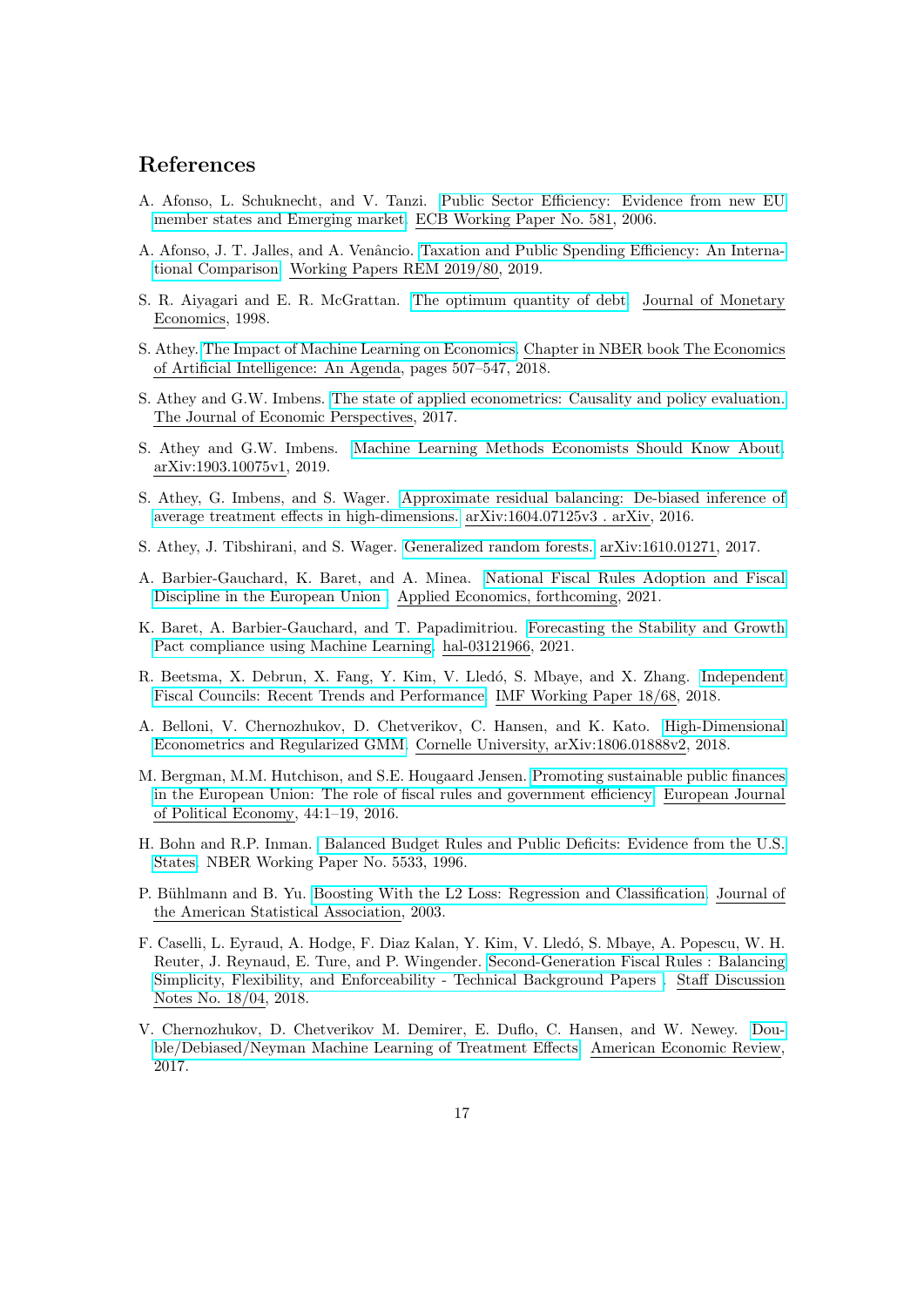- <span id="page-17-0"></span>V. Chernozhukov, D. Chetverikov, M. Demirer, E. Duflo, Ch. Hansen, W. Newey, and J. Robins. [Double/debiased machine learning for treatment and structural parameters.](https://doi.org/10.1111/ectj.12097) The Econometrics Journal, 2018.
- <span id="page-17-2"></span>J-L. Combes, A. Minea., P.N. Sawadogo, and C. Vinturis. [Can fiscal rules curb income inequality?](https://halshs.archives-ouvertes.fr/halshs-02423126/document) [Evidence from developing countries.](https://halshs.archives-ouvertes.fr/halshs-02423126/document) CERDI Etudes et Documents No. 25, 2019.
- <span id="page-17-10"></span>J-L. Combes, X. Debrun, A. Minea, and R. Tapsoba. [Inflation Targeting, Fiscal Rules and the](https://doi.org/10.1111/ecoj.12538) [Policy Mix: Cross-effects and Interactions.](https://doi.org/10.1111/ecoj.12538) The Economic Journal, 128:2755–2784, 2018.
- <span id="page-17-11"></span>Irish Fiscal Advisory Council. [Assessment of Compliance with Fiscal Rules.](https://www.fiscalcouncil.ie/wp-content/uploads/2013/04/3_Rules.pdf) Irish Fiscal Advisory Council publications: Fiscal Assessment Report, 2013.
- <span id="page-17-18"></span>J. Creel, P. Veroni, and F. Saraceno. [Has the Golden Rule of Public Finance Made a difference](https://hal-sciencespo.archives-ouvertes.fr/hal-00972843) [in the UK.](https://hal-sciencespo.archives-ouvertes.fr/hal-00972843) hal-00972843, 2014.
- <span id="page-17-17"></span>X. Debrun and L. Jonung. [Under threat: Rules-based fiscal policy and how to preserve it.](https://www.sciencedirect.com/science/article/pii/S0176268017306092) European Journal of Political Economy, 57:142–157, 2019.
- <span id="page-17-13"></span>X. Debrun and M.S. Kumar. [The Discipline-Enhancing Role of Fiscal Institutions: Theory and](https://www.imf.org/en/Publications/WP/Issues/2016/12/31/The-Discipline-Enhancing-Role-of-Fiscal-Institutions-Theory-and-Empirical-Evidence-21097) [Empirical Evidence.](https://www.imf.org/en/Publications/WP/Issues/2016/12/31/The-Discipline-Enhancing-Role-of-Fiscal-Institutions-Theory-and-Empirical-Evidence-21097) IMF Working Paper No. 07/171, 2007.
- <span id="page-17-9"></span>X. Debrun, L. Moulin, A. Turrini, J. Ayuso i casals, and M. Kumar. [Tied to the Mast? National](https://papers.ssrn.com/sol3/papers.cfm?abstract_id=1108480) [Fiscal Rules in the European Union.](https://papers.ssrn.com/sol3/papers.cfm?abstract_id=1108480) Economic Policy, 23:297–362, 2008.
- <span id="page-17-6"></span>X. Debrun, M. Gerard, and J. Harris. [Fiscal Watchdogs and Sound Fiscal Policy: Is the Barking](https://mpra.ub.uni-muenchen.de/96683/1/MPRA_paper_96683.pdf) [Loud Enough to Tame Politicians?](https://mpra.ub.uni-muenchen.de/96683/1/MPRA_paper_96683.pdf) MPRA Paper No. 96683, 2019.
- <span id="page-17-1"></span>M. Delgado-Téllez, V. D. Lledó, and J. J. Pérez. [On the Determinants of Fiscal Non-Compliance:](https://www.imf.org/en/Publications/WP/Issues/2017/01/20/On-the-Determinants-of-Fiscal-Non-Compliance-An-Empirical-Analysis-of-Spains-Regions-44552) [An Empirical Analysis of Spain's Regions.](https://www.imf.org/en/Publications/WP/Issues/2017/01/20/On-the-Determinants-of-Fiscal-Non-Compliance-An-Empirical-Analysis-of-Spains-Regions-44552) IMF Working Paper 17/5, 2017.
- <span id="page-17-7"></span>M.P. Evers. [Federal fiscal transfer rules in monetary unions.](https://doi.org/10.1016/j.euroecorev.2011.12.002) European Economic Review, 2012.
- <span id="page-17-12"></span>L. Eyraud, X. Debrun, A. Hodge, V. Lledó, and C. A Pattillo. [Second-Generation Fiscal Rules :]( http://www.imf.org/external/pubs/cat/longres.aspx?sk=45131) [Balancing Simplicity, Flexibility, and Enforceability.]( http://www.imf.org/external/pubs/cat/longres.aspx?sk=45131) Staff Discussion Notes No. 18/04, 2018.
- <span id="page-17-8"></span>M. Fajeau. [Too much finance or too many weak instruments?](https://doi.org/10.1016/j.inteco.2020.10.003) International Economics, 2021.
- <span id="page-17-3"></span>M. Flodén. [The effectiveness of government debt and transfers as insurance.](https://doi.org/10.1016/S0304-3932(01)00064-2) Journal of Monetary Economics, 2001.
- <span id="page-17-15"></span>J. Friedman, T. Hastie, and R. Tibshirani. [Regularization for Generalized Linear Models via](https://web.stanford.edu/~hastie/Papers/glmnet.pdf) [Coordinate Descent.](https://web.stanford.edu/~hastie/Papers/glmnet.pdf) Department of Statistics Stanford University, 2009.
- <span id="page-17-16"></span>J.H. Friedman, T. Hastie, and R. Tibshirani. [Additive Logistic Re- gression: A Statistical View](https://doi.org/10.1198/016214503000125) [of Boosting.](https://doi.org/10.1198/016214503000125) The Annals of Statistics, 2000.
- <span id="page-17-14"></span>P. Funk and C. Gathmann. [Voter preferences, direct democracy and government spending.](https://doi.org/10.1016/j.ejpoleco.2013.09.003) European Journal of Political Economy, 2013.
- <span id="page-17-4"></span>P. De Grauwe. [The interaction of monetary policies in a group of European countries.](https://doi.org/10.1016/0022-1996(75)90009-4) Journal of International Economics, 5:207–228, 1975.
- <span id="page-17-5"></span>P. De Grauwe. [Monetary Policies in the presence of asymmetries.](https://cepr.org/active/publications/discussion_papers/dp.php?dpno=2393) CEPR discussion paper No. 2393, 2000.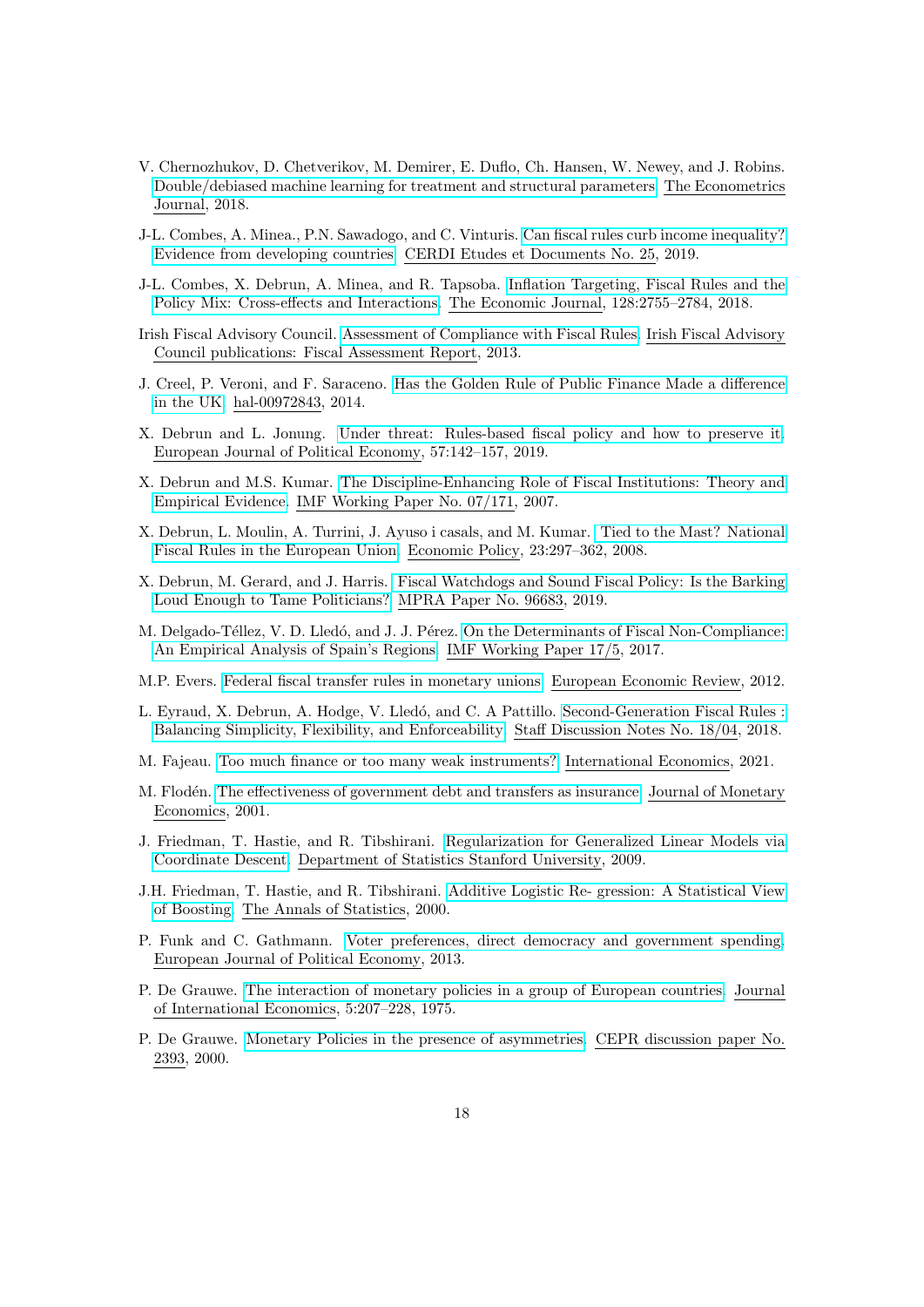- <span id="page-18-5"></span>M. Guerguil, P. Mandon, and R. Tapsoba. [Flexible fiscal rules and countercyclical fiscal policy.](https://doi.org/10.1016/j.jmacro.2017.04.007) Journal of Macroeconomics, 52:189–220, 2017.
- <span id="page-18-3"></span>J. Hartwig and J.E. Strum. [Do fiscal rules breed inequality? First evidence for the EU.](http://www.accessecon.com/Pubs/EB/2019/Volume39/EB-19-V39-I2-P142.pdf) Economic Bulletin, 2019.
- <span id="page-18-7"></span>F. Heinemann, M-D. Moessinger, and M. Yeter. [Do fiscal rules constrain fiscal policy? A meta](https://doi.org/10.1016/j.ejpoleco.2017.03.008)[regression-analysis.](https://doi.org/10.1016/j.ejpoleco.2017.03.008) European Journal of Political Economy, 51:69–92, 2018.
- <span id="page-18-10"></span>G. Kopits and S.A. Symansky. [Fiscal Policy Rules .](https://www.imf.org/external/pubs/cat/longres.aspx?sk=2608) Occasional Paper No. 162, 1998.
- <span id="page-18-0"></span>F.E. Kydland and E.C. Prescott. [Rules Rather than Discretion: The Inconsistency of Optimal](https://www.jstor.org/stable/1830193) [Plans.](https://www.jstor.org/stable/1830193) Journal of Political Economy, 85:473–492, 1977.
- <span id="page-18-2"></span>M. Larch and S. Santacroce. [Numerical compliance with EU fiscal rules: The compliance database](https://ec.europa.eu/info/business-economy-euro/economic-and-fiscal-policy-coordination/european-fiscal-board-efb/compliance-tracker_en) [of the Secretariat of the European Fiscal Board \(Database\).](https://ec.europa.eu/info/business-economy-euro/economic-and-fiscal-policy-coordination/european-fiscal-board-efb/compliance-tracker_en) 2020.
- <span id="page-18-11"></span>L.Schuknecht. [EU FISCAL RULES: ISSUES AND LESSONS FROM POLITICAL ECONOMY.](https://www.ecb.europa.eu/pub/pdf/scpwps/ecbwp421.pdf) ECB Working Paper N.421, 2004.
- <span id="page-18-9"></span>W. Marneffe, B. Van Aarle, W. Van Der Wielen, and L. Vereeck. [The Impact of Fiscal Rules]( https://www.cesifo-group.de/DocDL/cesifo1_wp3303.pdf) [on Public Finances: Theory and Empirical Evidence for the Euro Area.]( https://www.cesifo-group.de/DocDL/cesifo1_wp3303.pdf) CESifo WORKING PAPER No. 3303, 2010.
- <span id="page-18-6"></span>J. Midgley. [Growth, Redistribution, and Welfare: Toward Social Investment.](https://www.jstor.org/stable/10.1086/515795?seq=1) University of Chicago Press, 1999.
- <span id="page-18-15"></span>S. Mullainathan and J. Spiess. [Machine learning: an applied econometric approach.](https://www.aeaweb.org/articles?id=10.1257/jep.31.2.87) The Journal of Economic Perspectives, 2017.
- <span id="page-18-12"></span>M. Wafula Nandelenga and M. J. Ellyne. [Fiscal Rules and the Compliance debate: Why do](https://www.econrsa.org/publications/working-papers/fiscal-rules-and-compliance-debate-why-do-countries-adopt-rules-and-fail) [Countries adopt Rules and fail to comply.](https://www.econrsa.org/publications/working-papers/fiscal-rules-and-compliance-debate-why-do-countries-adopt-rules-and-fail) ERSA Working Paper No 815, 2020.
- <span id="page-18-16"></span>J.M. Pereira, M. Basto, and A. Ferreira da Silva. [The Logistic Lasso and Ridge Regression in](https://doi.org/10.1016/S2212-5671(16)30310-0) [Predicting Corporate Failure.](https://doi.org/10.1016/S2212-5671(16)30310-0) Procedia Economics and Finance, 39:634–641, 2016.
- <span id="page-18-13"></span>W.H. Reuter. [National numerical fiscal rules: not complied but still effective?](https://doi.org/10.1016/j.ejpoleco.2015.04.002) European Journal of Economy, 39:67–81, 2015.
- <span id="page-18-1"></span>W.H. Reuter. [When and why do countries break their national fiscal rules?](https://doi.org/10.1016/j.ejpoleco.2018.08.010) European Journal of Political Economy, 57:125–141, 2019.
- <span id="page-18-8"></span>P.R. Rosenbaum and D. Rubin. [The central role of the propensity score in observational studies](https://doi.org/10.2307/2335942) [for causal effects.](https://doi.org/10.2307/2335942) Biometrika, 1983.
- <span id="page-18-4"></span>A. Sacchi and S. Salotti. [The impact of national fiscal rules on the stabilisation function of fiscal](https://doi.org/10.1016/j.ejpoleco.2014.10.003) [policy.](https://doi.org/10.1016/j.ejpoleco.2014.10.003) European Journal of Political Economy, 37:1–20, 2015.
- <span id="page-18-14"></span>A. Schaechter, T. Kinda, and N. Budinaand A. Weber. [Fiscal Rules in Response to the Cri](https://www.imf.org/external/datamapper/FiscalRules/map/map.htm)[sis—Towards the 'Next-Generation' Rules. A New Dataset\).](https://www.imf.org/external/datamapper/FiscalRules/map/map.htm) IMF Fiscal Affairs Department, 2016.
- <span id="page-18-17"></span>P. Schreyer. [CAPITAL STOCKS, CAPITAL SERVICES AND MULTI-FACTOR PRODUC-](https://www.oecd.org/sdd/productivity-stats/29877839.pdf)[TIVITY MEASURES.](https://www.oecd.org/sdd/productivity-stats/29877839.pdf) OECD Economic Studies, No. 37, 2003/2, 2003.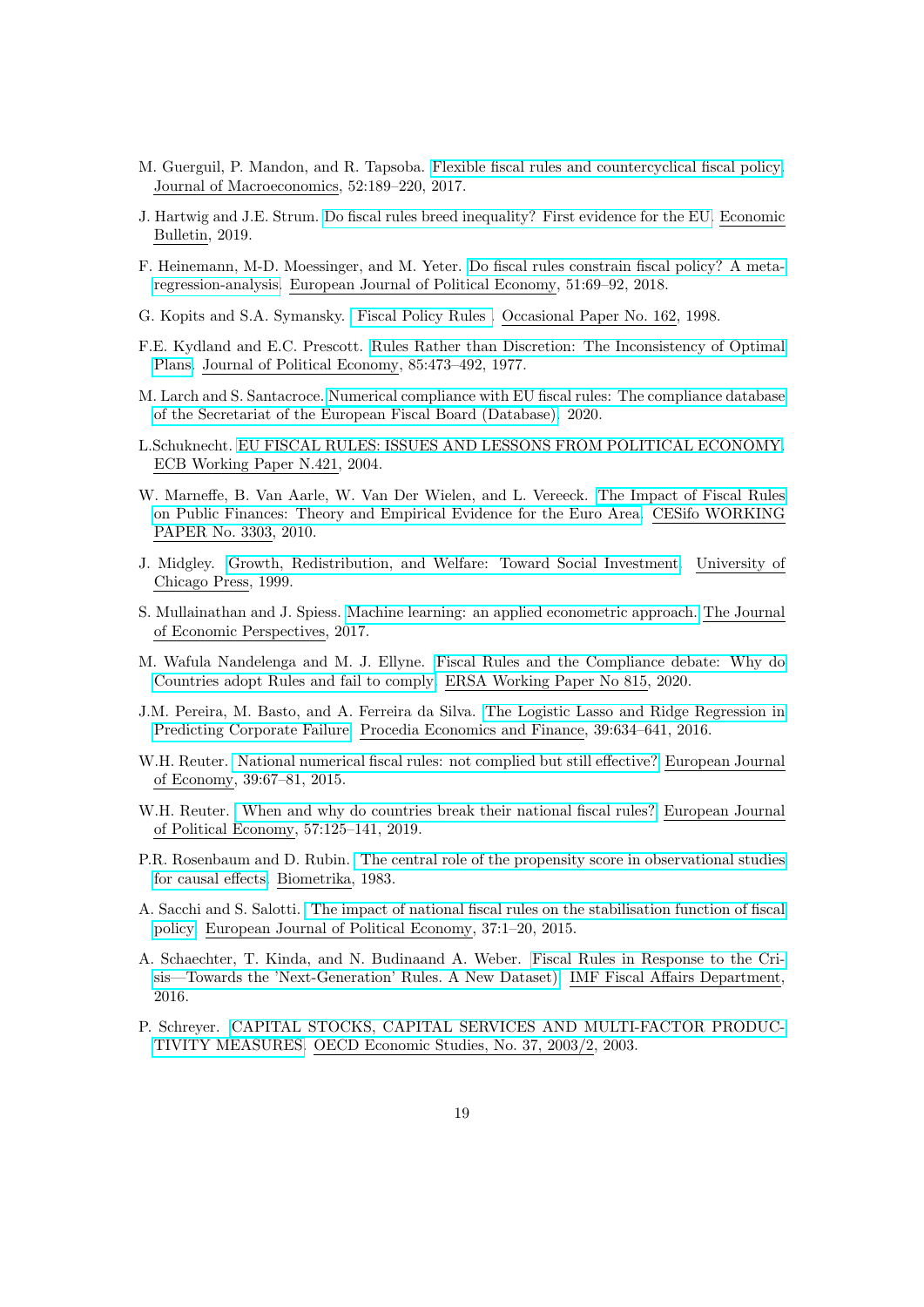<span id="page-19-1"></span>R. Tapsoba. [Do National Numerical Fiscal Rules really shape fiscal behaviours in developing](https://doi.org/10.1016/j.econmod.2012.03.003) [countries? A treatment effect evaluation.](https://doi.org/10.1016/j.econmod.2012.03.003) Economic Modelling, 29:1356–1369, 2012.

<span id="page-19-2"></span>H.R. Varian. [Big data: New tricks for econometrics.](https://www.aeaweb.org/articles?id=10.1257/jep.28.2.3) The Journal of Economic Perpectives, 2014.

<span id="page-19-0"></span>C. Wyplosz. [Fiscal Rules: Theorical issues and historical experience.](http://www.nber.org/paper/w17884) NBER Working Paper No. 17884, 2012.

Appendices—For online publication only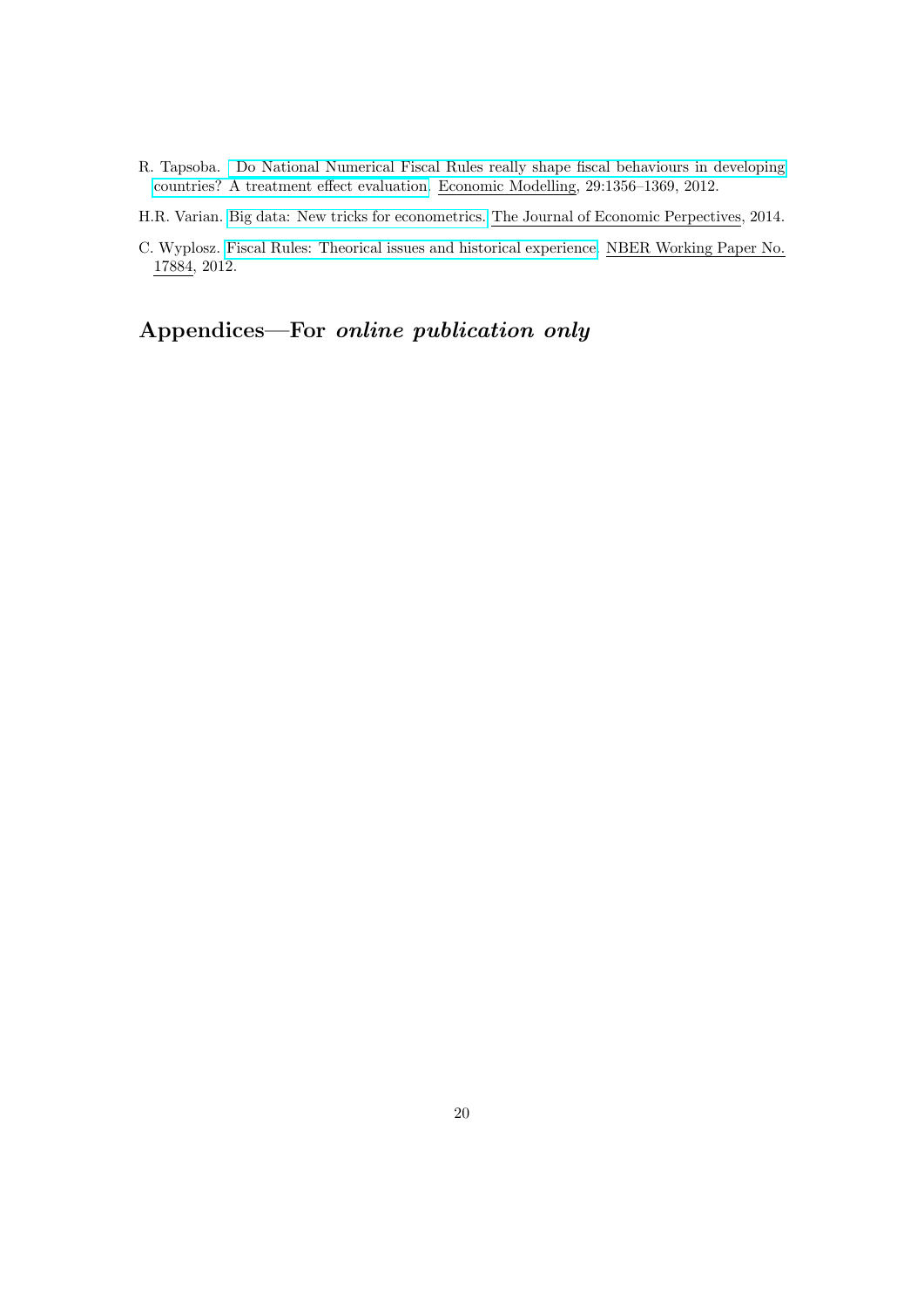Appendix 1: Origin of Budget Balance Rules' targeted values

<span id="page-20-0"></span>

| Country            | Years                  | Database origin for Budget Balance Rule's Target                                                                                                                                                                              |
|--------------------|------------------------|-------------------------------------------------------------------------------------------------------------------------------------------------------------------------------------------------------------------------------|
| Chile              | 2004-2015              | IMF World Economic Outlook Database 2018                                                                                                                                                                                      |
| Costa-Rica         | 2004-2015              | Fiscal balance comes from World Bank*(except<br>in 2015, Fiscal Balance comes from Banco Central<br>de Costa Rica(BCCR) and Gross Fixed Capital<br>Formation comes from IMF Investment and Capital<br>Stock dataset 1960-2015 |
| Denmark            | 2004-2015              | IMF World Economic Outlook Database 2018                                                                                                                                                                                      |
| Estonia            | 2004-2015              | IMF World Economic Outlook Database 2018                                                                                                                                                                                      |
| Finland            | 2004-2015              | Eurostat                                                                                                                                                                                                                      |
| Germany<br>Germany | 2004-2010<br>2011-2015 | Eurostat<br>IMF World Economic Outlook Database 2018                                                                                                                                                                          |
| Hungary            | 2004-2015              | IMF World Economic Outlook Database 2018                                                                                                                                                                                      |
| Indonesia          | 2004-2015              | IMF World Economic Outlook Database 2018                                                                                                                                                                                      |
| Israel             | 2004-2015              | IMF World Economic Outlook Database 2018                                                                                                                                                                                      |
| Japan              | 2004-2015              | IMF World Economic Outlook Database 2018                                                                                                                                                                                      |
| Malaysia           | 2004-2015              | IMF World Economic Outlook Database 2018<br>and Gross Fixed Capital Formation comes from<br>IMF Investment and Capital Stock dataset<br>1960-2015                                                                             |
| New Zealand        | 2004-2015              | New Zeland Treasury "Fiscal Time Series<br>Historical Indicators 1972 - 2018"                                                                                                                                                 |
| Peru               | 2004-2015              | IMF (Peru: Selected Issues Paper, IMF,<br>2012, number 12-27) and Banco Central de<br>Reserva del Perú (BCRP)                                                                                                                 |
| Spain              | 2004-2015              | IMF World Economic Outlook Database 2018                                                                                                                                                                                      |
| Sweden             | 2004-2015              | IMF World Economic Outlook Database 2018                                                                                                                                                                                      |
| Switherland        | 2004-2015              | IMF World Economic Outlook Database 2018                                                                                                                                                                                      |
| United Kingdom     | 2004-2009              | Eurostat                                                                                                                                                                                                                      |
| United Kingdom     | 2010-2015              | IMF World Economic Outlook Database 2018                                                                                                                                                                                      |